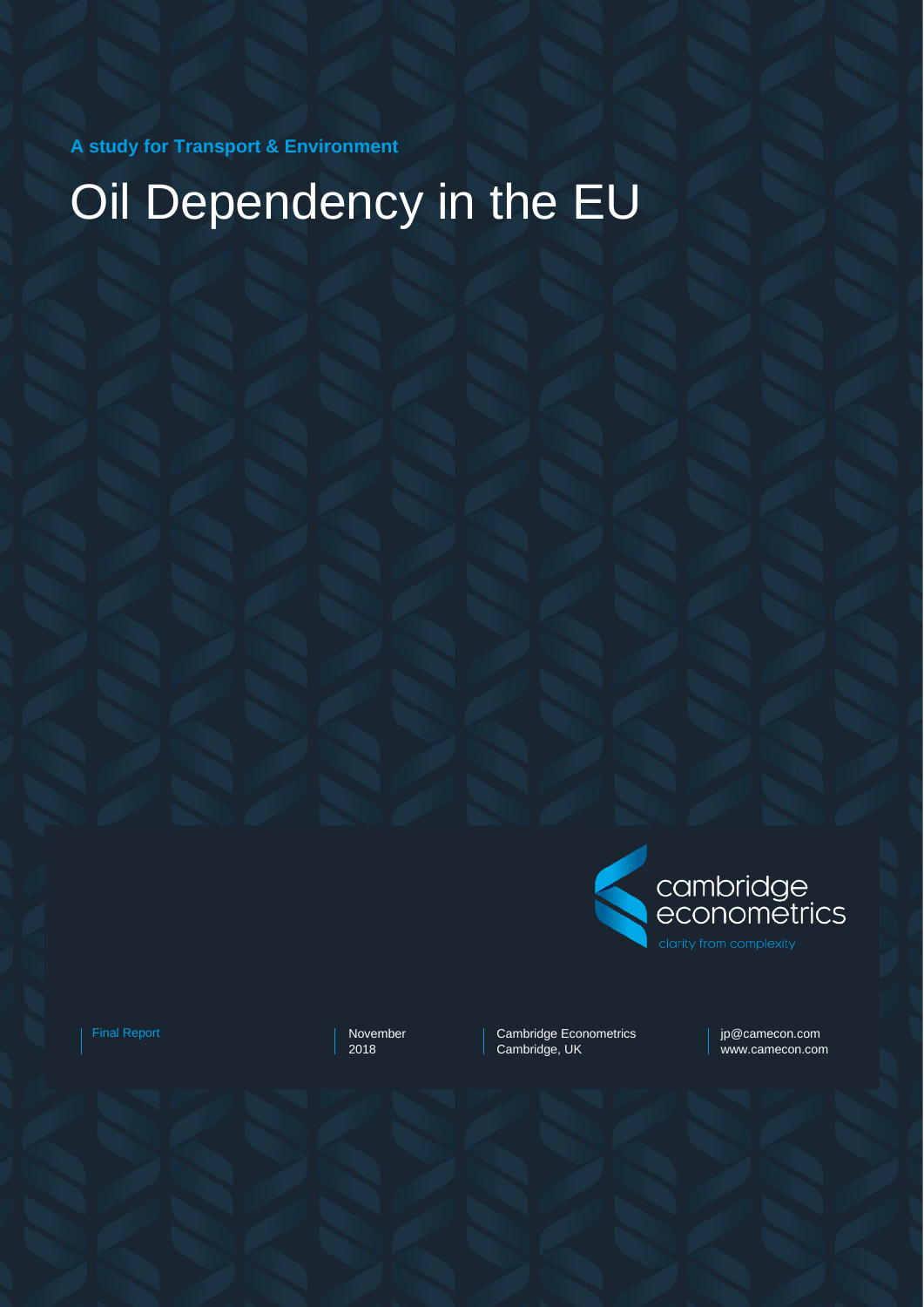Cambridge Econometrics' mission is to provide clear insights, based on rigorous and independent economic analysis, to support policy-makers and strategic planners in government, civil society and business in addressing the complex challenges facing society.

> Cambridge Econometrics Limited is owned by a charitable body, the Cambridge Trust for New Thinking in Economics. www.neweconomicthinking.org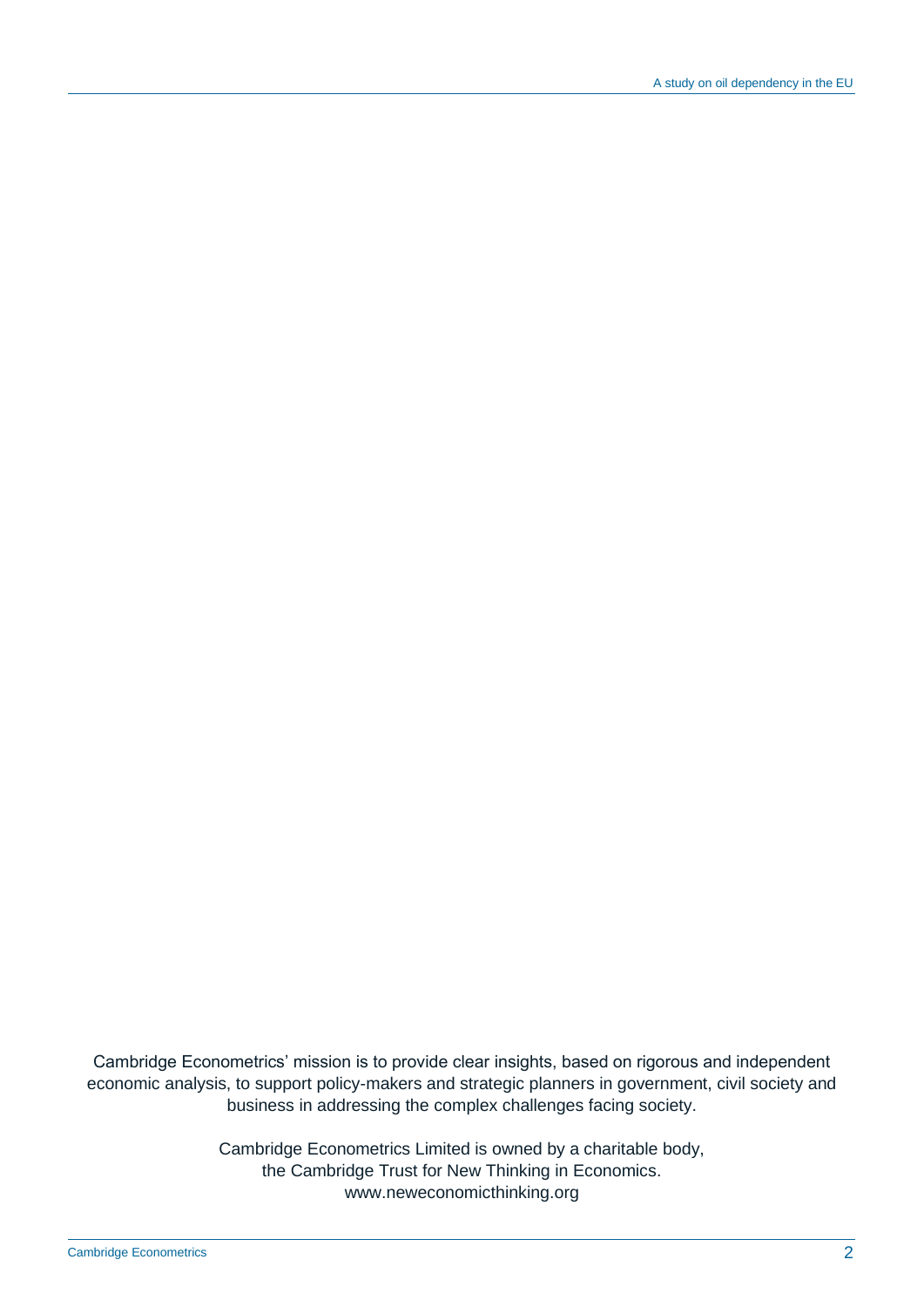# **Authorisation and Version History**

| Version | <b>Date</b> | Authorised for<br>release by | <b>Description</b>                                  |
|---------|-------------|------------------------------|-----------------------------------------------------|
| 1.2     | 20/11       | Jon Stenning                 | Final version updating executive summary            |
| 1.1     | 09/11       | Jon Stenning                 | Draft final version addressing comments<br>received |
| 1.0     | 05/11       | Jon Stenning                 | First draft                                         |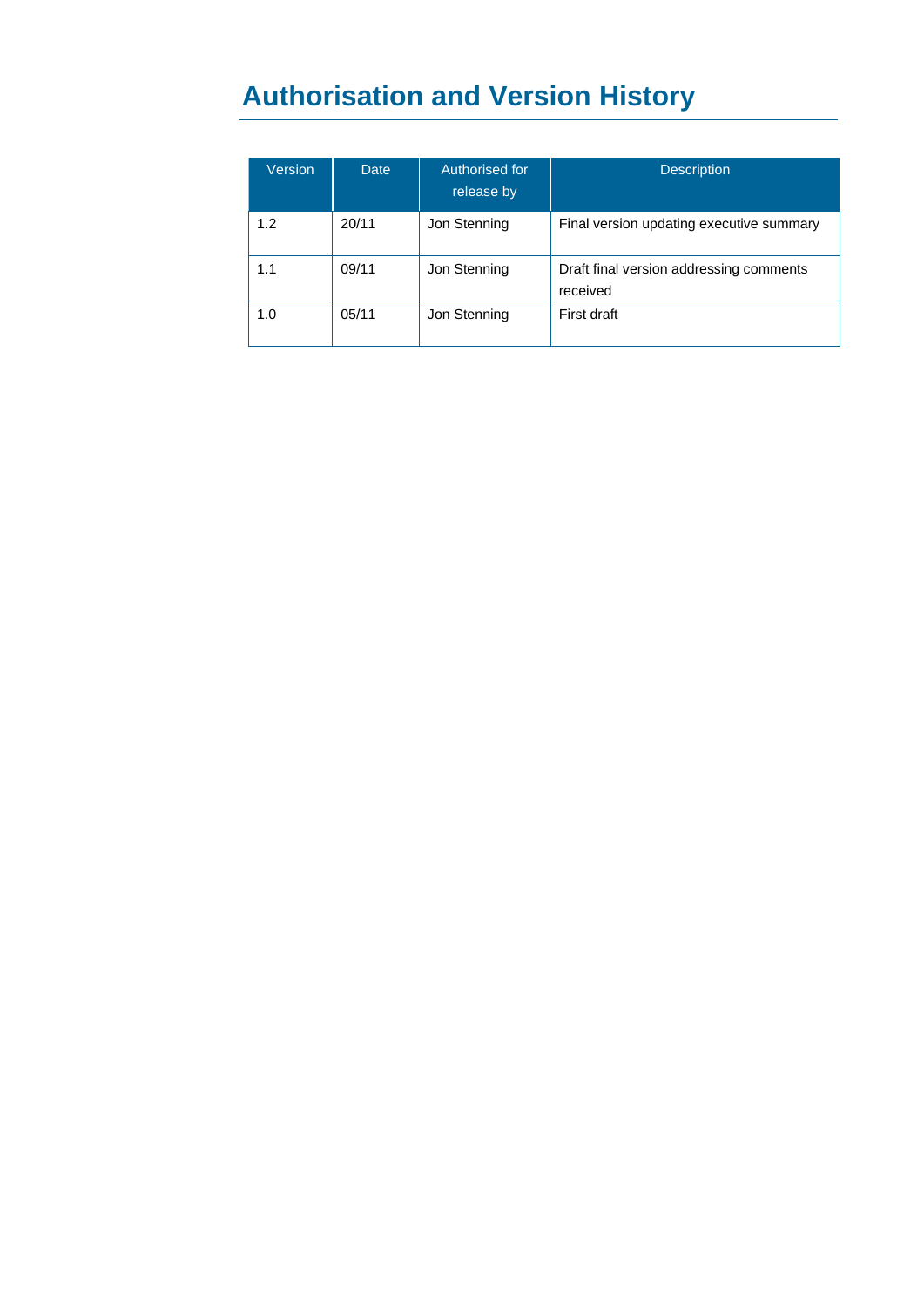### **Contents**

|   |                                               |                                                            | Page |
|---|-----------------------------------------------|------------------------------------------------------------|------|
|   |                                               | <b>Executive Summary</b>                                   | 5    |
| 1 |                                               | Introduction and background                                | 8    |
|   |                                               | 1.1 Historical use of oil and petroleum products in the EU | 8    |
|   |                                               | 1.2 Supply shocks and oil price volatility                 | 9    |
|   |                                               | 1.3 EU policy context                                      | 11   |
| 2 |                                               | EU dependency on oil imports                               | 13   |
|   |                                               | 2.1 Oil import dependency in the EU                        | 13   |
|   |                                               | 2.2 Sources of oil imports in the EU                       | 14   |
| 3 |                                               | Oil company revenues and profits                           | 16   |
|   |                                               | 3.1 Oil imports by company                                 | 16   |
|   | 3.2 Conclusion                                |                                                            | 19   |
| 4 |                                               | Key messages and conclusions                               | 20   |
|   | Appendices                                    |                                                            | 22   |
|   | Appendix A Oil imports by company and country |                                                            |      |
|   | Appendix B Regional classification            |                                                            | 27   |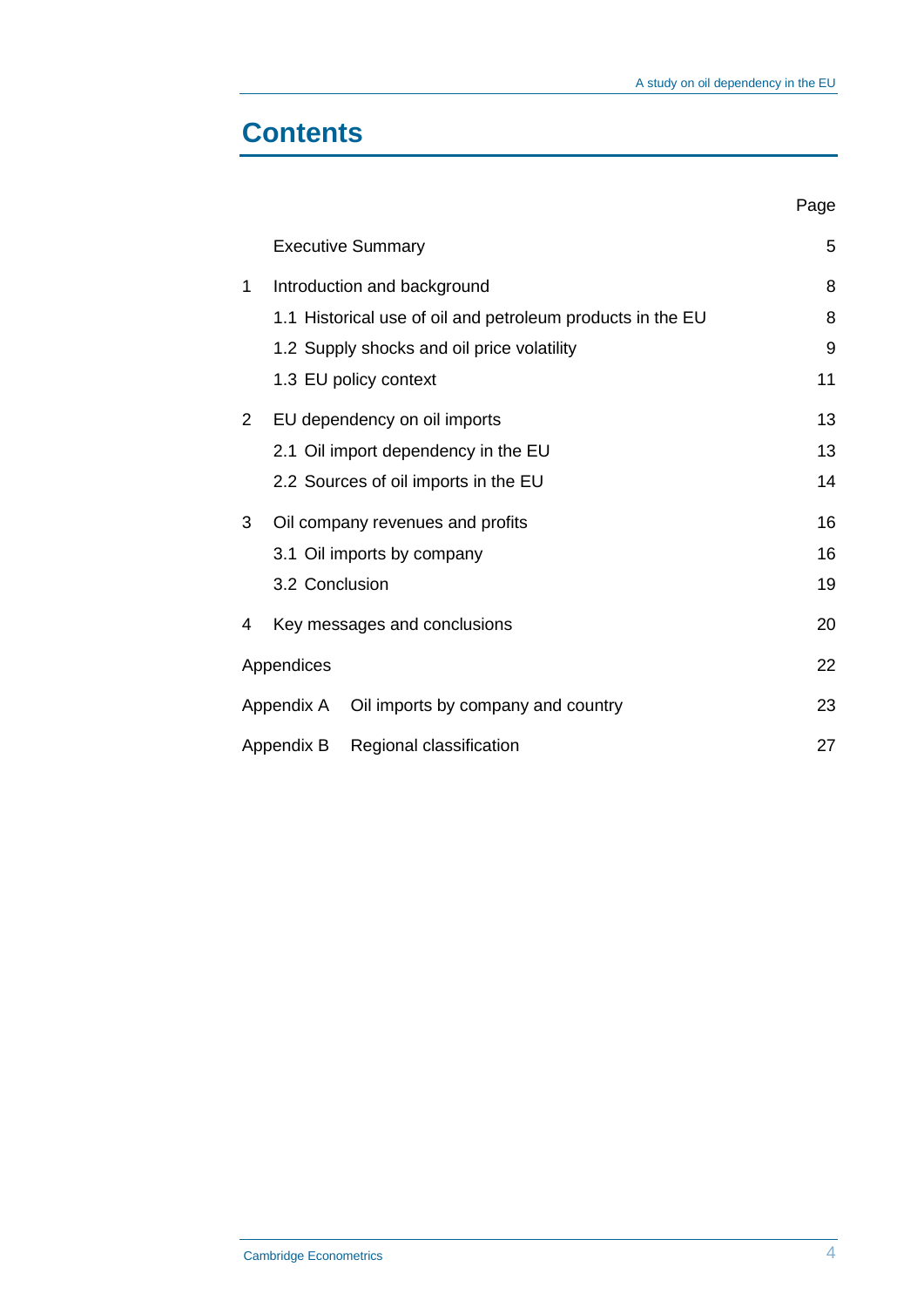### **Executive Summary**

#### Transport and Environment (T&E) commissioned Cambridge Econometrics to assess the level of dependency in the 28 EU Member States (EU28) on imported oil, and how it exposes them to environmental and supply risks. This version of the report builds upon previous analysis originally carried out in 2016. **Introduction**

The project comprised three key tasks:

- 1) a review of historical data on oil dependency in the EU28;
- 2) an assessment of the EU's exposure to geopolitical and environmental risks through its oil imports;
- 3) an assessment of the EU's dependence on oil companies that are based inside and outside of Europe.

We summarise our key findings below.

**Historical trends in EU oil dependency** 

**The most recent data shows that crude oil and petroleum products account for one third of gross inland energy consumption in the EU.**  Most of this demand is from the transport sector, particularly from road transport.

Although domestic energy demand has fallen in recent years, crude oil extraction in the EU has fallen at a faster rate. **This has led to an increased dependency on oil imports**. **As of 2017, the EU relies on imports for 89% of its crude oil supply.**

The EU's crude oil refining sector has capacity of around 766 Mt, representing around 16% of global crude refining capacity<sup>1</sup>. However, crude oil production in the EU is relatively low, and in decline. Therefore, of the total volume of petroleum products imported to the EU, the majority (75%, 534 Mt) is imports of primary crude oil, which is used as feedstocks for EU refineries. **In 2017, total spending on crude oil imports in the EU was €180 bn (equivalent to 1.2% of EU GDP, or €353 per capita). In 2018, oil prices have risen by 34% compared to 2017. Assuming import volumes remained constant, crude oil imports would rise to €241bn, equivalent to €473 for every person in the EU.**

**Since 2015, there has been an increase in the volume of oil imported, as the lower oil price has driven a reduction in domestic production and an increase in demand.** In 2017, oil imports (in volume terms) were 8% higher than in 2014 and at the highest level since 2008<sup>2</sup>.

EU refineries have capacity to meet most of the domestic demand for refined fuel. However, in 2017, over €45bn was spent on imports of refined fuels, such

<sup>1</sup> European Commission (2018), 'Oil Refining'. See: [https://ec.europa.eu/energy/en/topics/oil](https://ec.europa.eu/energy/en/topics/oil-gas-and-coal/oil-refining)[gas-and-coal/oil-refining](https://ec.europa.eu/energy/en/topics/oil-gas-and-coal/oil-refining)

<sup>2</sup> European Commission (2016). See: https://ec.europa.eu/energy/en/statistics/eu-crude-oilimports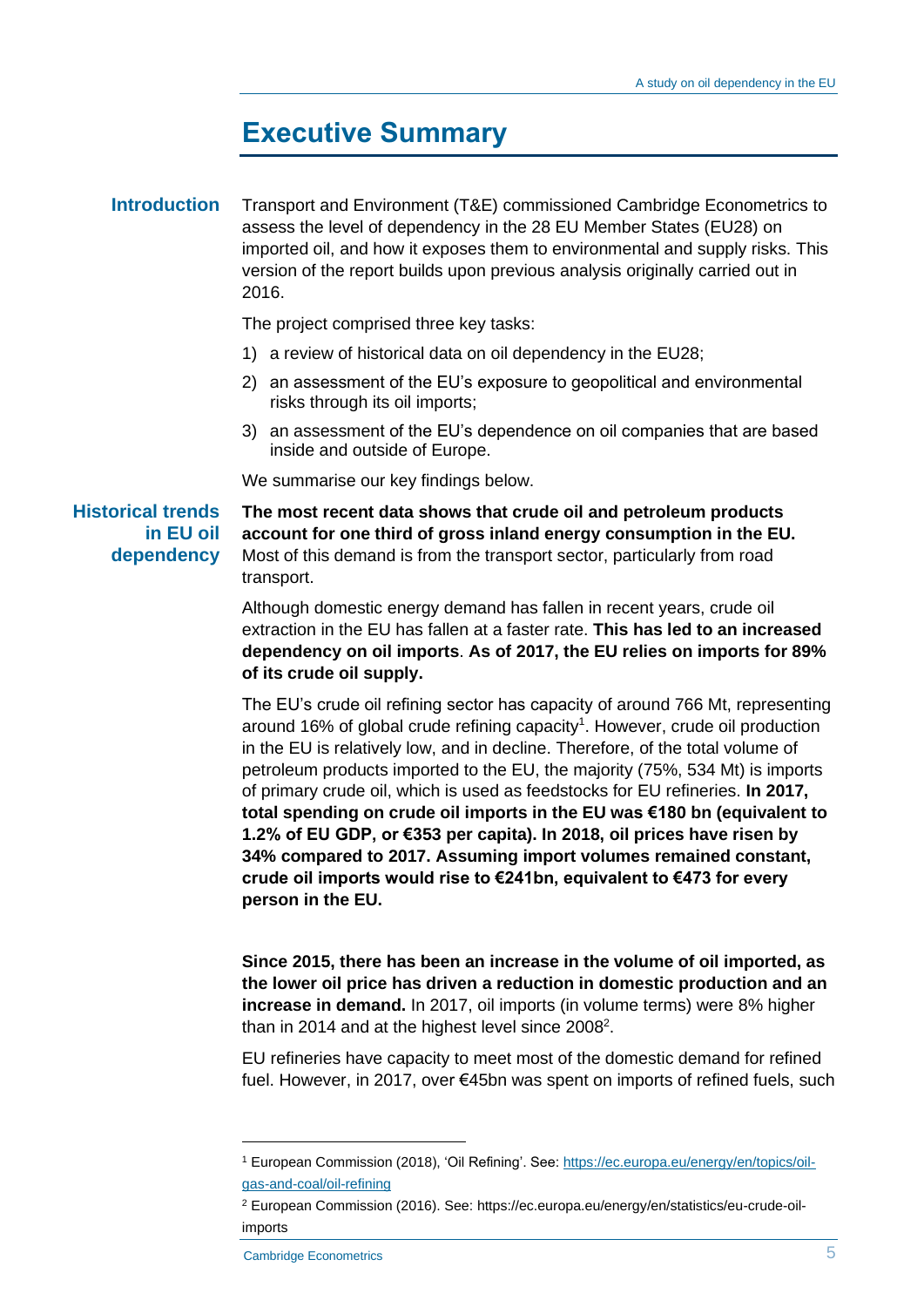as diesel. Importing a large volume of refined fuel limits the potential for value added in the domestic petroleum refining sector.

**The transport sector accounts for two-thirds of the EU's final demand for oil and petroleum products.** This poses a particular issue of reliance, as it is difficult to find substitutes for petrol and diesel in the short term and as a result, consumers must absorb changes in oil prices.

**Exposure to security of supply risk**

An important aspect of oil dependency is the region, country or oil field from which the oil is imported. This is particularly so when considering exposure to security of supply risks and environmental risks.

In 2017, around 29% of EU crude oil imports came from Russia, a further 8% came from Nigeria and sub-Saharan Africa, 20% came from the Middle East and 9% from North Africa. **A high proportion of EU oil imports are from geopolitically unstable regions that have seen increases in terrorism, internal and border conflicts, or wars.** As a result, consumers and industries in the EU face an increased risk of oil supply interruptions and shortages.

Exposure to security of supply risk for oil imports varies substantially across Member States. Some EU Member States, such as Denmark and the UK, produce crude oil domestically and have a number of large ports. These additional supply options provide flexibility to switch to other sources if infrastructure or geopolitical factors cut off supply from one country.

Other European Member States rely heavily on just one or two oil exporting countries, which increases their exposure to supply risks. This is particularly evident in the data for Eastern European countries (Poland, Slovakia and Hungary), which are reliant on Russia for over 90% of their supply of crude oil. Furthermore, the sources of crude oil available to landlocked Eastern European countries (such as Slovakia, the Czech Republic and Hungary) is limited because they have no ports for oil tankers and so are completely reliant on oil pipelines from Russia and the former Soviet Union. The Russian annexation of Crimea in 2014 increased geopolitical instability in the region and heightened concerns about the availability of Russian oil and gas supplies to these EU Member States.

**Dependence on oil extraction and petroleum refining companies**

The final aspect of this study involved assessing EU oil imports by company, specifically the share of EU oil imports sourced from non-European companies. Rosneft, Equinor (former Statoil), Saudi Aramco and NIOC are the four companies that we estimate to be responsible for the highest share of crude oil sales to the EU. The headquarters and primary operations for all four of these companies are outside of the EU.

We estimate that over 80% of crude oil imports and 95% of refined oil imports to the EU are from non-European companies<sup>3</sup>. Since much of the economic value added in the oil supply chain is based outside of the EU, it is the oil exporting regions that benefit from the jobs and investment.

Domestic production of refined petroleum creates some economic benefits for EU Member States. However, these economic benefits are limited due to the nature of the industry, which typically has a small value chain and low labour

<sup>&</sup>lt;sup>3</sup> For the purposes of this analysis, we refer to 'non-European companies' as companies with head offices based outside of the EU or Norway.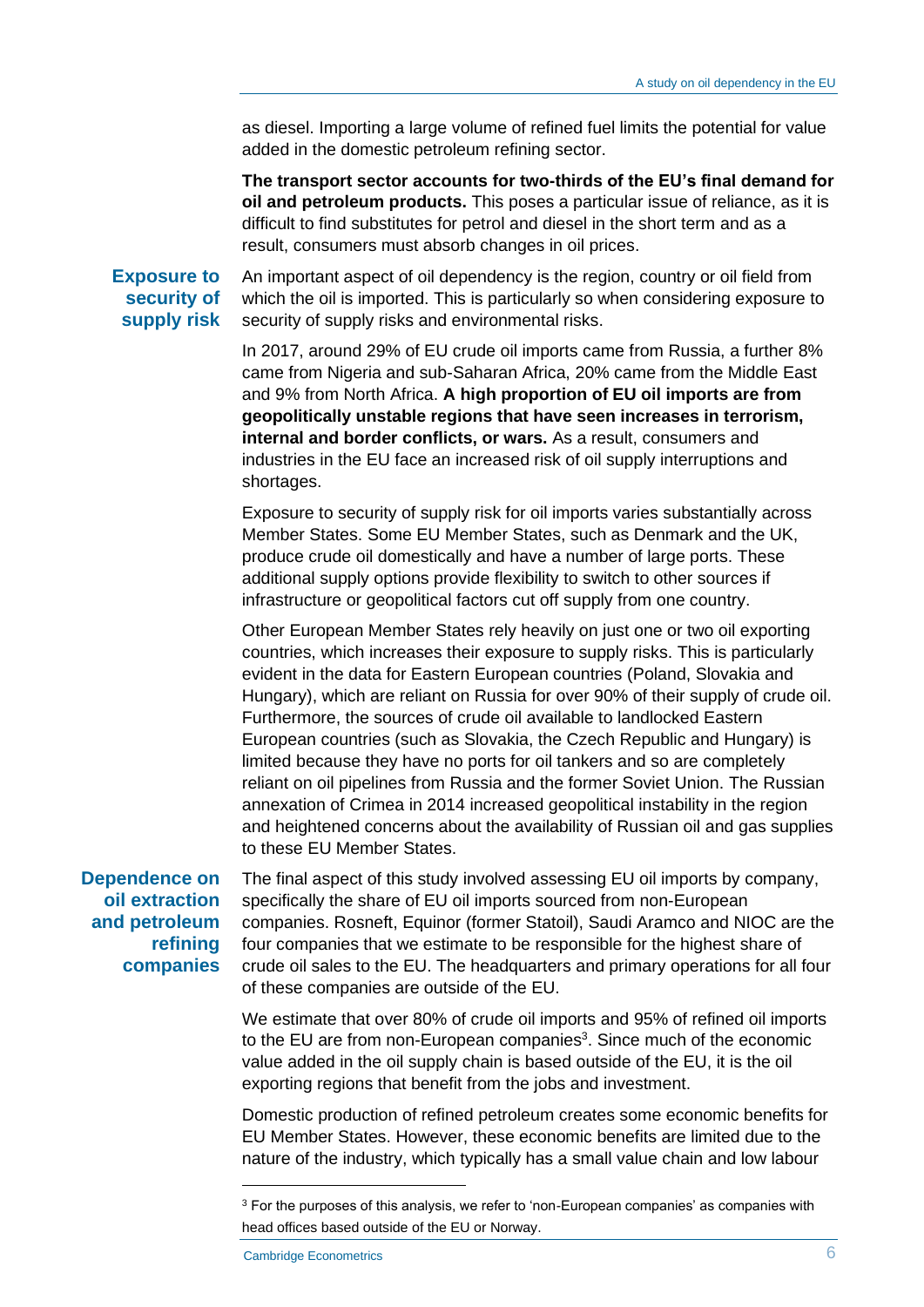intensity. Furthermore, some of the profits generated by these companies are likely to flow out of the EU economy to benefit shareholders abroad.

The EU's dependency on crude oil and refined fuel imports is high and rising. Much of this oil comes from geopolitically unstable regions. This makes the EU economy, particularly its transport sector, vulnerable to supply and price shocks. **Conclusions**

> The European Commission has put in place some measures to reduce these risks and improve Europe's energy security. The Oil Stocks Directive, for example, requires EU Member States to hold stocks of oil to reduce the effects of supply shortages. However, in the longer term, there is a need to reduce use of petroleum products in order to reduce exposure to security of supply risk. This would have the added benefit of helping to meet climate change commitments. According to the Carbon Tracker initiative<sup>4</sup>, 80% of proven fossil fuel reserves must remain in the ground and unburned if we are to stay below 2°C global warming.

<sup>4</sup> Carbon Tracker Initiative (2014), 'Unburnable Carbon – Are the world's financial markets carrying a carbon bubble'. [http://www.carbontracker.org/wp](http://www.carbontracker.org/wp-content/uploads/2014/09/Unburnable-Carbon-Full-rev2-1.pdf)[content/uploads/2014/09/Unburnable-Carbon-Full-rev2-1.pdf](http://www.carbontracker.org/wp-content/uploads/2014/09/Unburnable-Carbon-Full-rev2-1.pdf)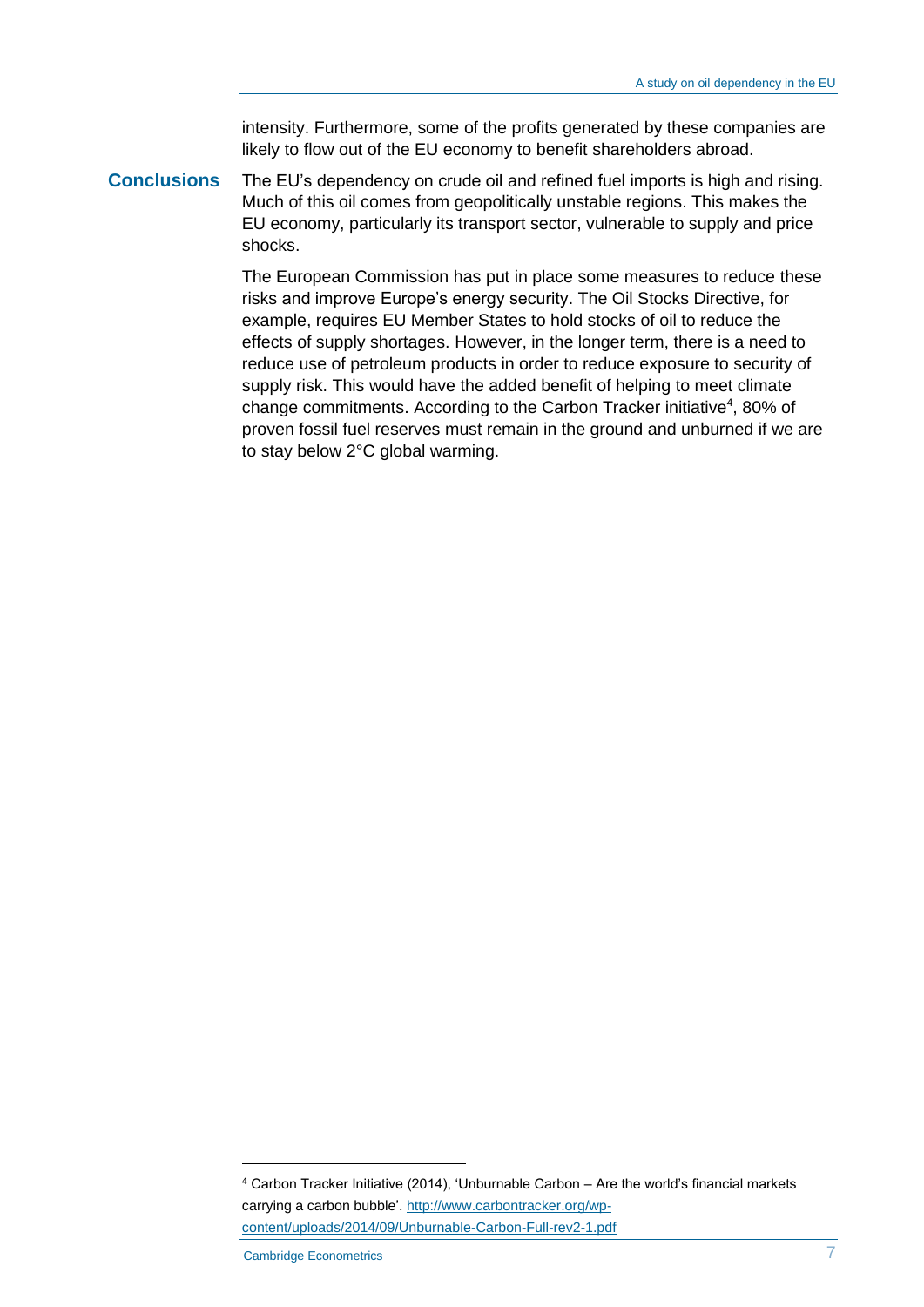### **1 Introduction and background**

The purpose of this study is to assess the EU's oil dependency and the risks associated with imported oil. This version of the report builds upon previous analysis carried out in 2016.

The remainder of the report is split into five chapters.

- Chapter 1 presents recent trends in domestic oil consumption and oil imports. It discusses oil dependency in light of the recent fall in the oil price and discusses key EU policies introduced to alleviate the risks associated with oil import dependency.
- Chapter 2 presents insights from recent data on oil import dependency.
- Chapter 3 presents data on EU oil imports by company.
- Chapter 4 concludes with the key messages emerging from the study.

#### **1.1 Historical use of oil and petroleum products in the EU**

#### **Sectoral demand for oil and petroleum products**

Crude oil and petroleum products account for around one third of gross inland energy consumption in the EU. As shown in **Error! Reference source not found.**, two-thirds of final demand for oil (344 Mt pa) is from the transport sector. Road transport alone accounts for 50% of final demand for petroleum products (284 Mt pa).

Industry consumes around 19% of oil supplied to EU markets. In 2016, industry use of oil for energy (i.e. burning fuel to generate energy) was 27 Mt pa (5% of total final demand for oil). In addition, large volumes of oil and petroleum products were used in industry for non-energy purposes. Most notably, the chemicals industry used over 60 Mt refined petroleum products as a raw material input for the manufacture of plastics and chemical products<sup>5</sup>.





*Source: Eurostat Energy Balances*

Since 2000, there has been a gradual decline in total final consumption of oil and petroleum products in the EU (on average by 0.6% per annum). This is due to improvements in vehicle and industry energy efficiency, a transition to

<sup>5</sup> Eurostat Energy Balances, 2016 data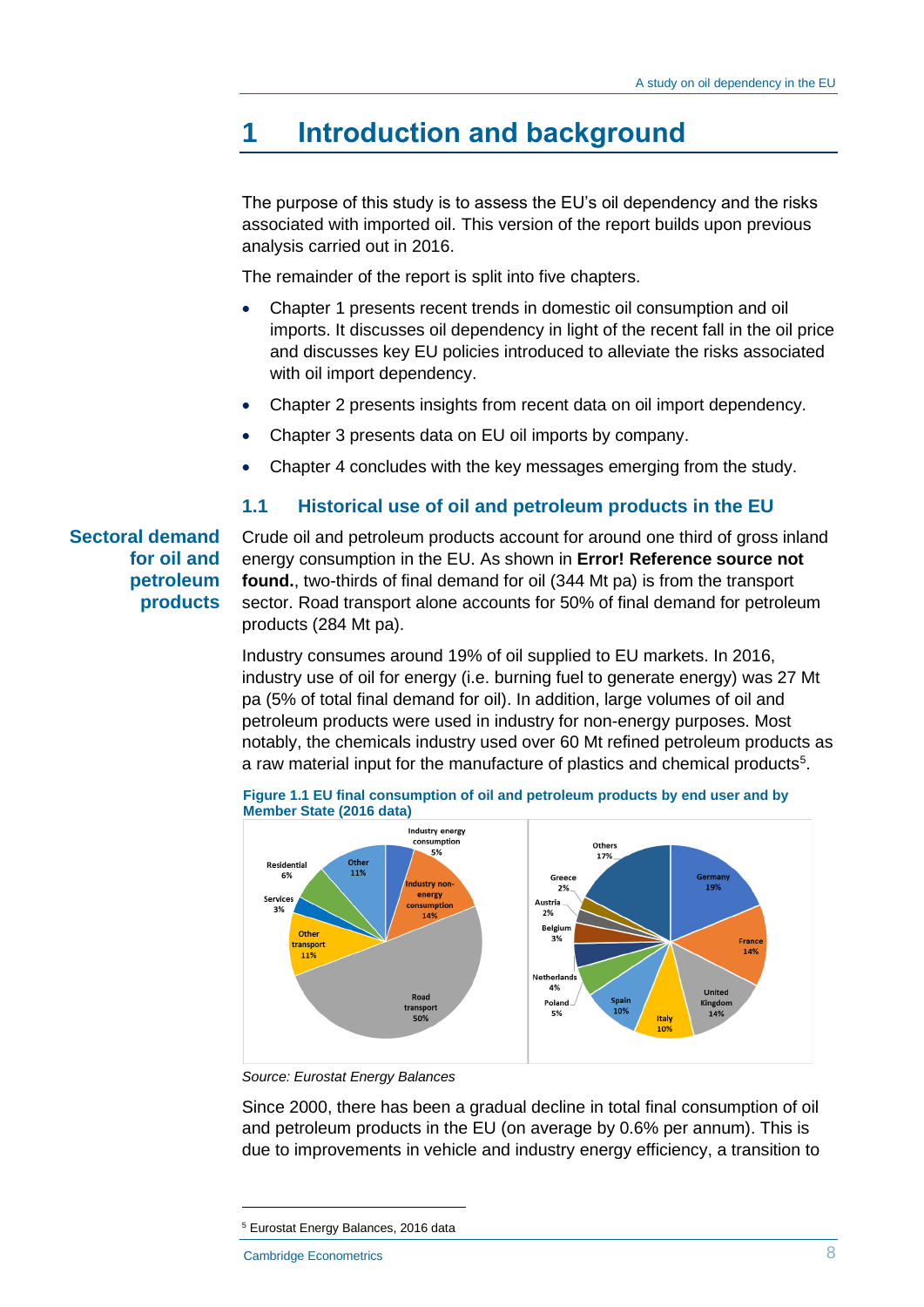alternative fuels and, in more recent years, reduced demand following the recent global economic downturn.

Oil consumption and emissions from transport rose by 36% over the period 1990-2007, driven by increases in demand, and while consumption fell gradually over 2007-13, it has since slowly risen again as energy efficiency improvements in transport have, so far, been insufficient to offset recent increases in transport demand. In 2016, GHG emissions from transport were 18% above 1990 levels. This shows there is considerable action required to reach zero emissions from transport, as is required to meet the commitments made in the Paris Agreement.

Consumption of oil and petroleum products varies substantially across EU Member States. As shown in **Error! Reference source not found.**, Germany, France and the UK, the three largest and most populous EU economies, account for just under half of final EU oil consumption.

**Oil intensity of GDP**

Oil intensity of GDP is the volume of oil consumed per € of GDP, reflecting how much an economy is dependent on oil. There is a large variation in the oil intensity of EU Member State economies. The most oil-intensive EU Member States are Bulgaria, Cyprus and Latvia, where taxes on fuel and final prices at the pump are relatively low, and where older, more inefficient vehicles tend to remain in the fleet for longer than average. In all EU Member States, the oil intensity of GDP has declined over recent decades due to energy efficiency improvements, including the introduction of vehicle emissions standards. However, since 2015, low oil prices have put some upward pressure on EU oil demand which may persist into the longer term, if it is not sufficiently constrained by low carbon energy policy such as more stringent EU vehicle emissions regulations.

#### **The impact of oil on the European economy**

As most oil is imported, demand for oil (and oil-based products) results in large amounts of money leaving the European economy. Shifts in demand for oil, as well as its price, therefore impact upon the performance of the economy. Increasing demand, or a higher price (meaning that it costs European consumers and businesses more to meet their demand) leads to higher leakage from the economy, and reduces the amount that Europeans have to spend on other goods and services, while the opposite is true of a lower price or a fall in demand.

#### **1.2 Supply shocks and oil price volatility**

**Oil price volatility**

Oil prices are inherently volatile. As shown in the chart below, over the past eight years alone, oil prices have risen steeply (to a high of over \$140/bbl in Summer 2008) and plummeted (to a low of around \$30/bbl in early 2016) and risen again (to \$80/bbl in late 2018). Large fluctuations in the oil price lead to economic and financial uncertainty, which can reduce investor confidence and supress economic growth.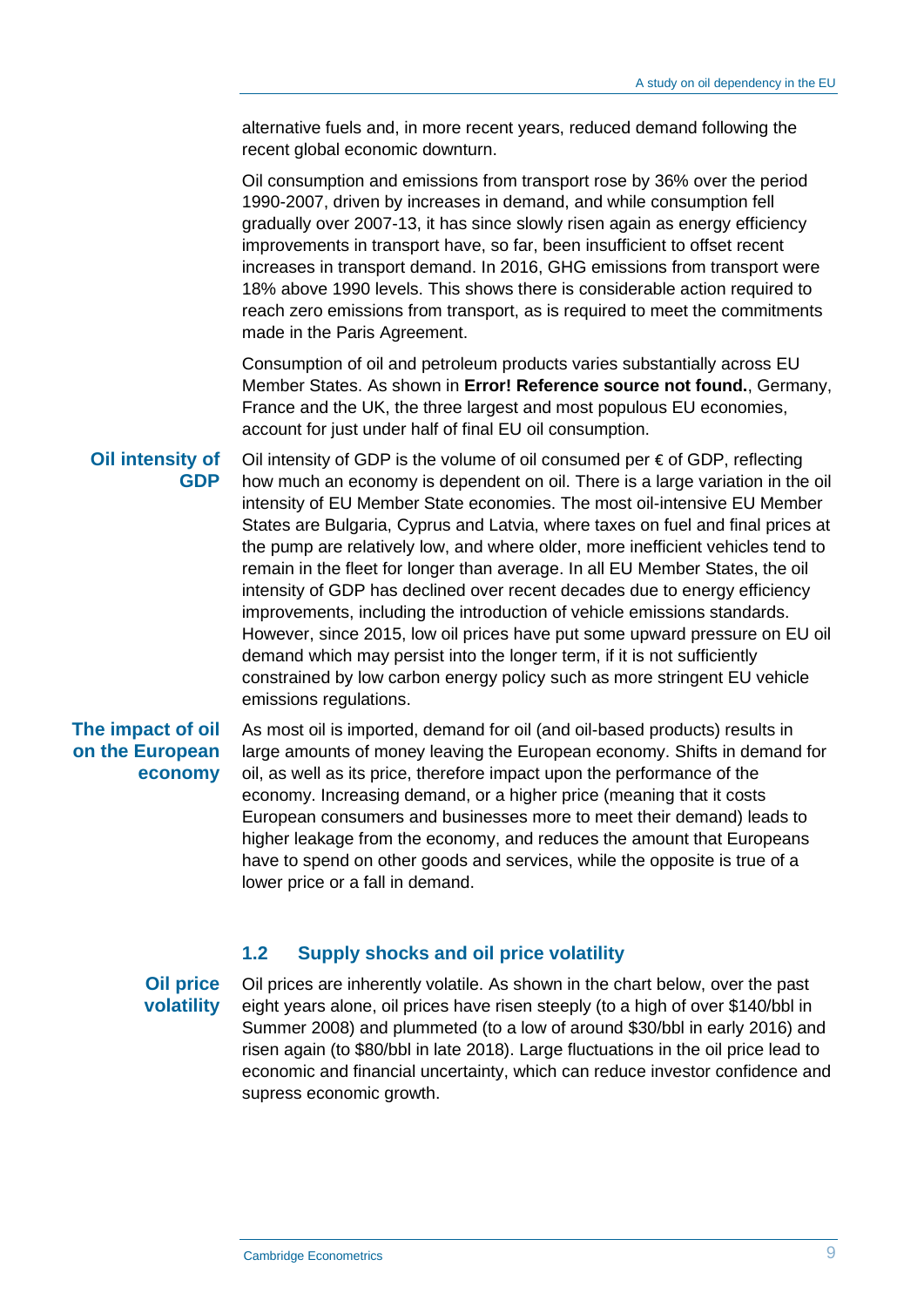Historically, dependence on oil in the EU during periods of high oil price shocks has led to economic instability. Oil price shocks in the 1970s and early 1980s, for example, prompted two deep recessions, high inflation and large trade deficits. The price spike in 2008 also raised price inflation in much of the EU, not least because of its impact on the cost of mobility, for which short-term price elasticities are typically low.



#### **Figure 1.2 Historical crude oil price**

*Source: Thomson Reuters (2018), Weekly Europe Spot Brent Price.*

Events show how oil prices are susceptible to negative as well as positive shocks. In the latter half of 2008, falling demand at the onset of the global economic downturn caused the oil price to plummet, from a high of \$141/bbl in July 2008, to a low of \$35/bbl in January 2009 (a 75% fall in just 6 months).

More recently, the shale gas boom in the US and a decision by OPEC to refrain from withholding supply led to another sharp fall in the oil price to a low of \$30/bbl in early 2016. A fall in energy prices provides a real-income boost to energy importers but the unexpected depressing effect on consumer prices adds to the macroeconomic challenges posed by a very low-inflation environment in Europe.

**Future oil prices**

There is high uncertainty around the future oil price due to uncertainties about future long-term levels of oil demand and supply. There is likely to be upward pressure on demand, as many low-income countries develop, populations increase and demand for passenger cars increase. Balancing this is a climate of uncertainty over future resource availability, as new shale discoveries come on stream and new technologies reduce the costs of extraction. In addition, action required to limit climate change are becoming more stringent (due to short-term inaction), and ambitious action in this area (e.g. a stringent global carbon tax) could have a material impact on oil prices.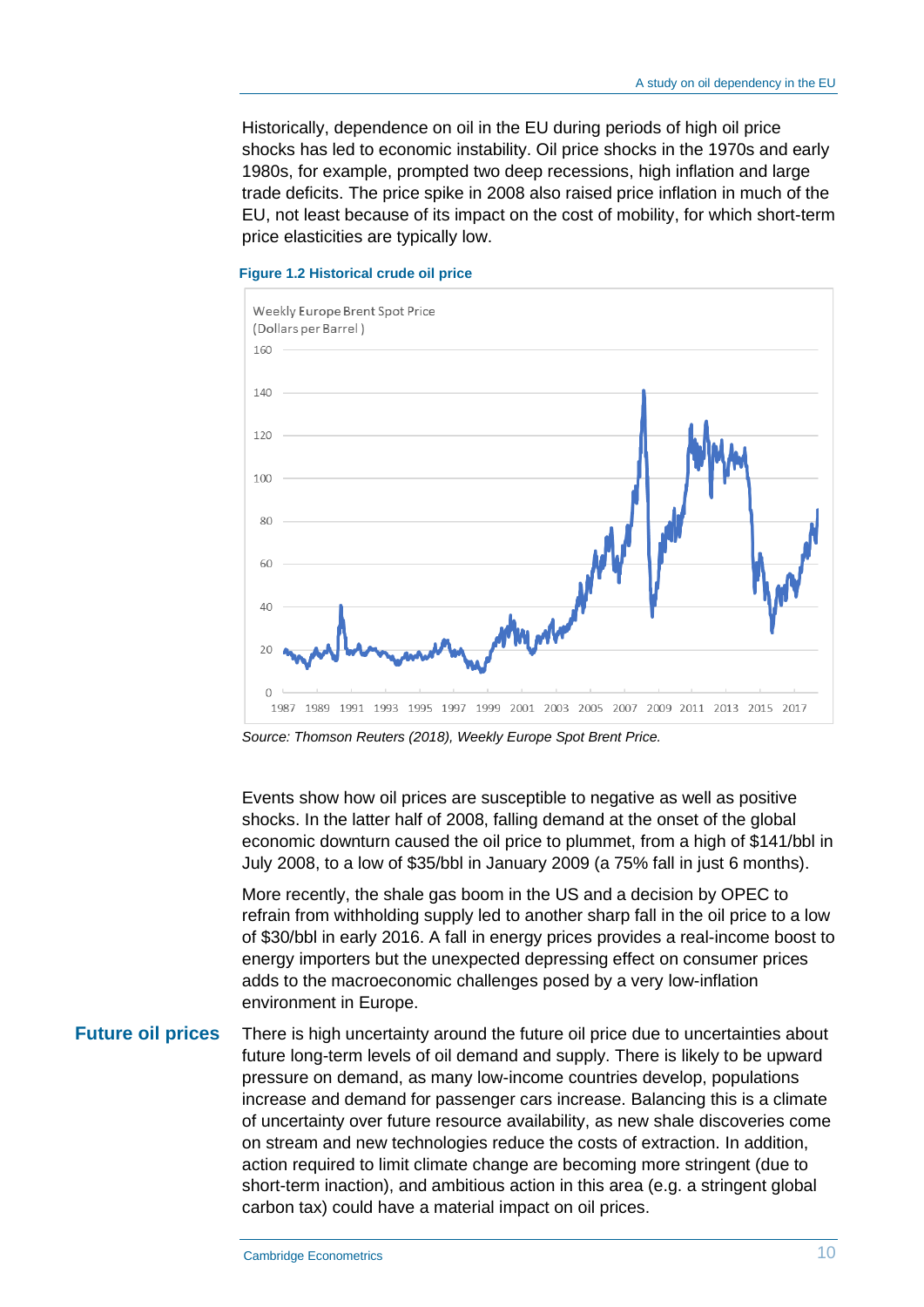Whatever the future oil price, it is clear that fuel efficiency improvements and measures to reduce demand for oil will improve the EU economy's resilience to oil price shocks.

#### **1.3 EU policy context**

Oil and petroleum products are an important part of the energy mix but the EU has become increasingly dependent on imported sources of oil to meet domestic demand. Energy policy in the EU will need to carefully consider the role for oil and petroleum products in the future energy mix and how risks associated with high dependence on oil imports can be mitigated. The table below summarises key policies that the EU has put in place to reduce its dependency on oil imports, including:

- The Energy Union Framework
- The Energy Security Strategy
- The Oil Stocks Directive
- Vehicle Emissions Regulation

| <b>Policy</b><br>measure                               | Policy description in the context of oil import<br>dependency                                                                                                                                                                                                                                                                                                                                                                                                                                                                                                                                                                                                                                                                                                |
|--------------------------------------------------------|--------------------------------------------------------------------------------------------------------------------------------------------------------------------------------------------------------------------------------------------------------------------------------------------------------------------------------------------------------------------------------------------------------------------------------------------------------------------------------------------------------------------------------------------------------------------------------------------------------------------------------------------------------------------------------------------------------------------------------------------------------------|
| The Energy<br>Union<br>Framework                       | In 2015, the Energy Union strategy was established to ensure<br>that the EU's energy supply was secure, affordable and<br>sustainable followed by legislative proposals in October 2016.<br>One aspect of the Energy Union includes an ambition to<br>reduce dependence on energy imports and to diversify<br>energy supply in order to reduce exposure to supply shocks<br>from geopolitical risk. Import dependency is particularly high<br>for oil (where imports in 2016 <sup>6</sup> accounted for 88% of gross<br>inland oil consumption, compared to 70% import dependency<br>for gas supply and 40% import dependency for supply of solid<br>fuels). Reducing reliance on oil imports will be key to<br>achieving these specific Energy Union goals. |
|                                                        | The Energy Union also includes an ambition to improve<br>energy efficiency (by at least 32.5% by 2030), to decarbonise<br>the economy (to achieve a target of 40% emissions reduction<br>by 2030) and to become a global leader in clean energy<br>technologies. Low carbon transport policy and other policy<br>measures to reduce domestic oil consumption will be an<br>important factor in achieving these targets.                                                                                                                                                                                                                                                                                                                                      |
| <b>EU Energy</b><br><b>Security</b><br><b>Strategy</b> | Many countries in Europe (and particularly in Eastern Europe)<br>are reliant on just one or two sources of oil and gas supply<br>and this over-reliance on a small number of sources creates<br>security of supply vulnerabilities. The EU Energy Security<br>Strategy aims to mitigate the risks associated with high<br>dependence on insecure energy supplies and, to some<br>extent, compliments the aims of the Energy Union. The                                                                                                                                                                                                                                                                                                                       |

<sup>&</sup>lt;sup>6</sup> At time of writing, 2016 is the most recent year for which data is available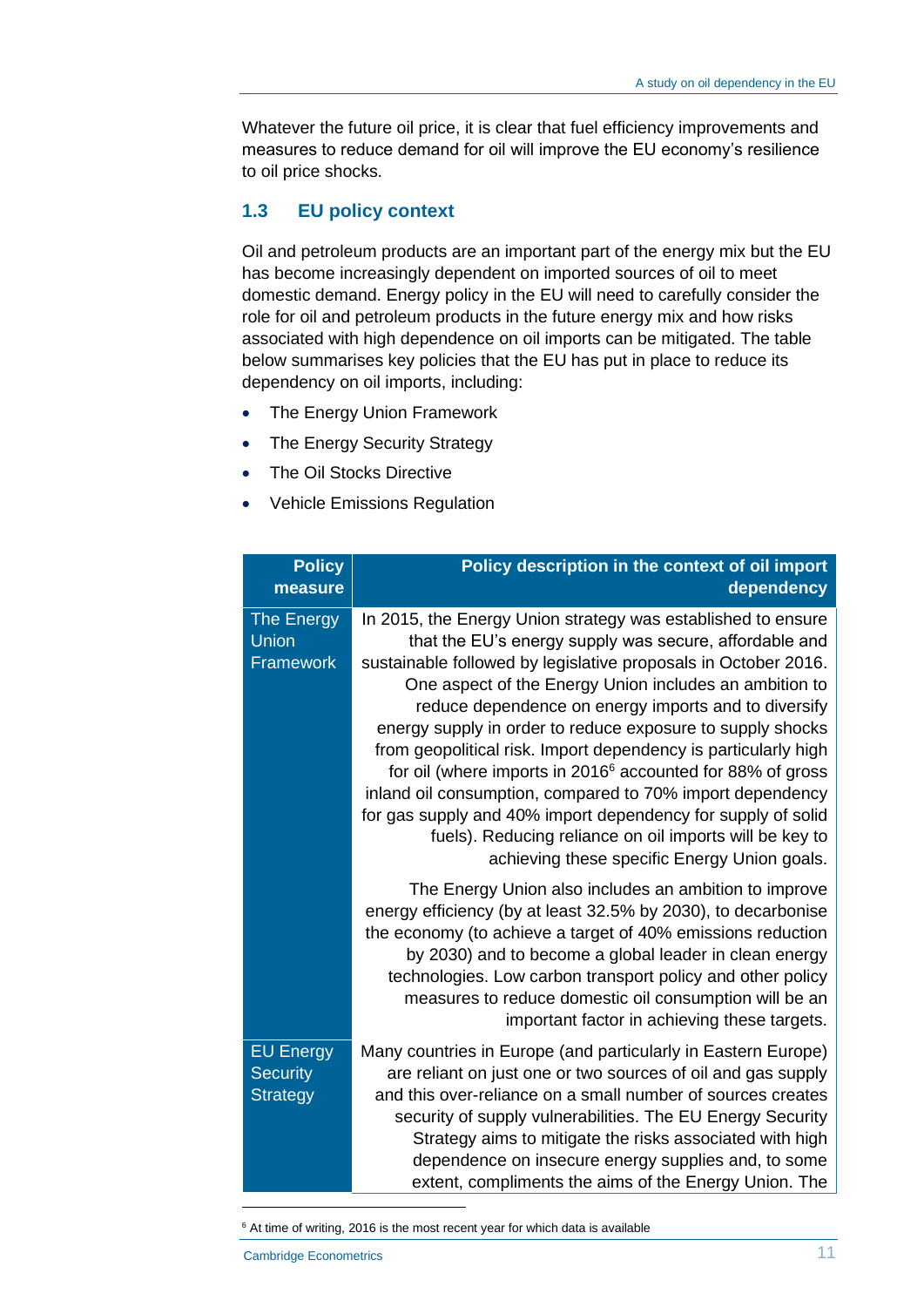|                                                     | strategy was launched in May 2014, predominantly in<br>response to the Russian annexation of Crimea, which<br>disrupted European imports of Russian gas that transit<br>through pipelines in Ukraine.                                                                                                                                                                                                                                                                                                                                                                                                                                                                                            |
|-----------------------------------------------------|--------------------------------------------------------------------------------------------------------------------------------------------------------------------------------------------------------------------------------------------------------------------------------------------------------------------------------------------------------------------------------------------------------------------------------------------------------------------------------------------------------------------------------------------------------------------------------------------------------------------------------------------------------------------------------------------------|
|                                                     | As part of the Energy Security Strategy, the European<br>Commission carries out stress-testing to assess the likely<br>impacts of disruptions to key sources of oil and gas supply.<br>Through this they have previously identified some key<br>vulnerabilities in the EU oil and gas system.                                                                                                                                                                                                                                                                                                                                                                                                    |
|                                                     | Longer term measures in the Energy Security Strategy<br>include a goal to increase domestic energy production and<br>diversify sources of supply by negotiating effectively with<br>current and new trade partners.                                                                                                                                                                                                                                                                                                                                                                                                                                                                              |
| <b>The Oil</b><br><b>Stocks</b><br><b>Directive</b> | Another initiative to help mitigate the impacts of oil supply<br>shortages is the 2009 Oil Stocks Directive. The Directive<br>requires all EU Member States to maintain stocks of crude oil<br>and/or petroleum products equivalent to at least 90 days of<br>net imports or 61 days of consumption (whichever is higher),<br>which can be quickly and easily accessed during periods of<br>supply crisis.                                                                                                                                                                                                                                                                                       |
| Vehicle<br><b>Emissions</b><br>Regulation           | In 2013, the European Commission introduced a target for<br>2021 that limits $CO2$ emissions from new cars to 95g $CO2/km$<br>and emissions from new vans to 147g CO <sub>2</sub> /km on a test-cycle<br>basis. This is based on an average new vehicle in the fleet.<br>New targets for post-2020 efficiency standards are currently<br>being negotiated, and are likely to represent a 30-40%<br>reduction in emissions in 2030 compared to 2021. To achieve<br>these targets, EU vehicle manufacturers will need to<br>implement energy-efficient improvements to vehicle<br>technologies and increase the share of low-carbon<br>powertrains (such as electric vehicles) in the sales fleet. |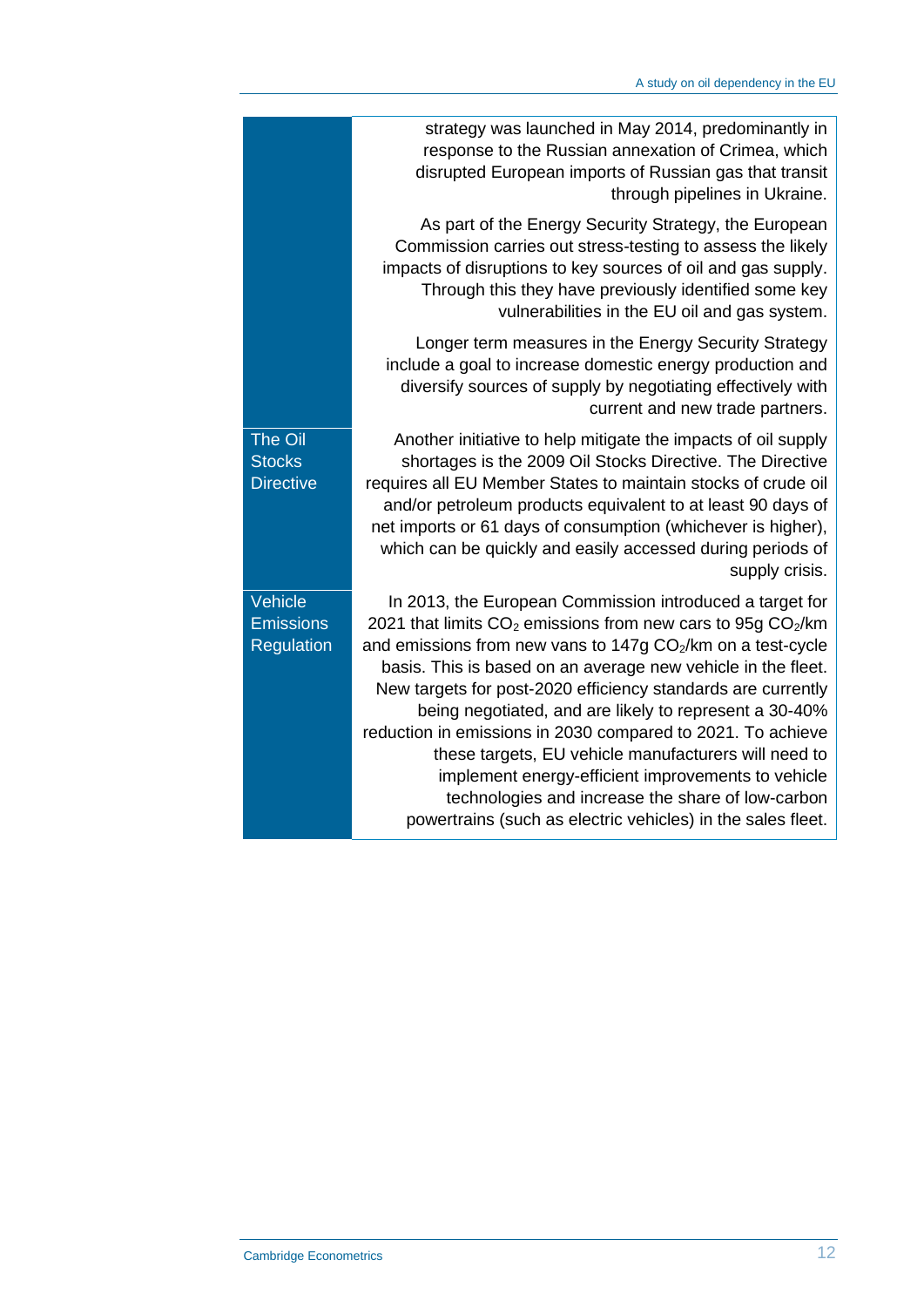### **2 EU dependency on oil imports**

#### **2.1 Oil import dependency in the EU**

Over the past 15 years, the EU's dependency upon imports to meet its oil demand has increased, with 89% of demand sourced from imports in 2017. This reflects falling crude oil production within Europe, with domestic production falling by 41% since 2000, much more rapidly than the fall in demand for oil over the same period. However, the rate of decline in European production has slowed in the past 5 years.

The slower rate of change in crude oil dependence in recent years largely reflects the fact that overall demand has also been stable. and the decline in production has also slowed in recent years. However European production is expected to continue to fall in the future – the EU's oil reserves were only 0.3% of global proven reserves in 2017, a record low.





There are only five countries in the EU that have a domestic crude oil extraction industry with output greater than 1 Mt per year: the UK, Denmark, Germany, Romania and Italy. The UK accounts for two thirds of EU domestic crude oil production and as such has the lowest crude oil import dependency in the EU at 16%. All other EU Member States depend on imports for 90-100% of their domestic crude oil supply. Although Estonia, Cyprus, Malta, Luxembourg and Slovenia have no refinery capacity and rely entirely on refined oil imports

In 2017, total spending on crude oil imports was €180bn, equivalent to 1.2% of the EU's GDP, and €353 per person across the EU as a whole. In 2018<sup>7</sup>, oil prices have risen by 34% compared to 2017. Assuming import volumes remained constant, crude oil imports would rise to  $\epsilon$ 241bn, equivalent to  $\epsilon$ 473 for every person in the EU.

Total EU crude oil imports have risen by 8% since 2014; demand for oil has risen slightly as economic activity has increased, while the oil intensity of the economy has remained broadly constant and oil prices have remained

<sup>&</sup>lt;sup>7</sup> based on average Brent crude oil price for January to October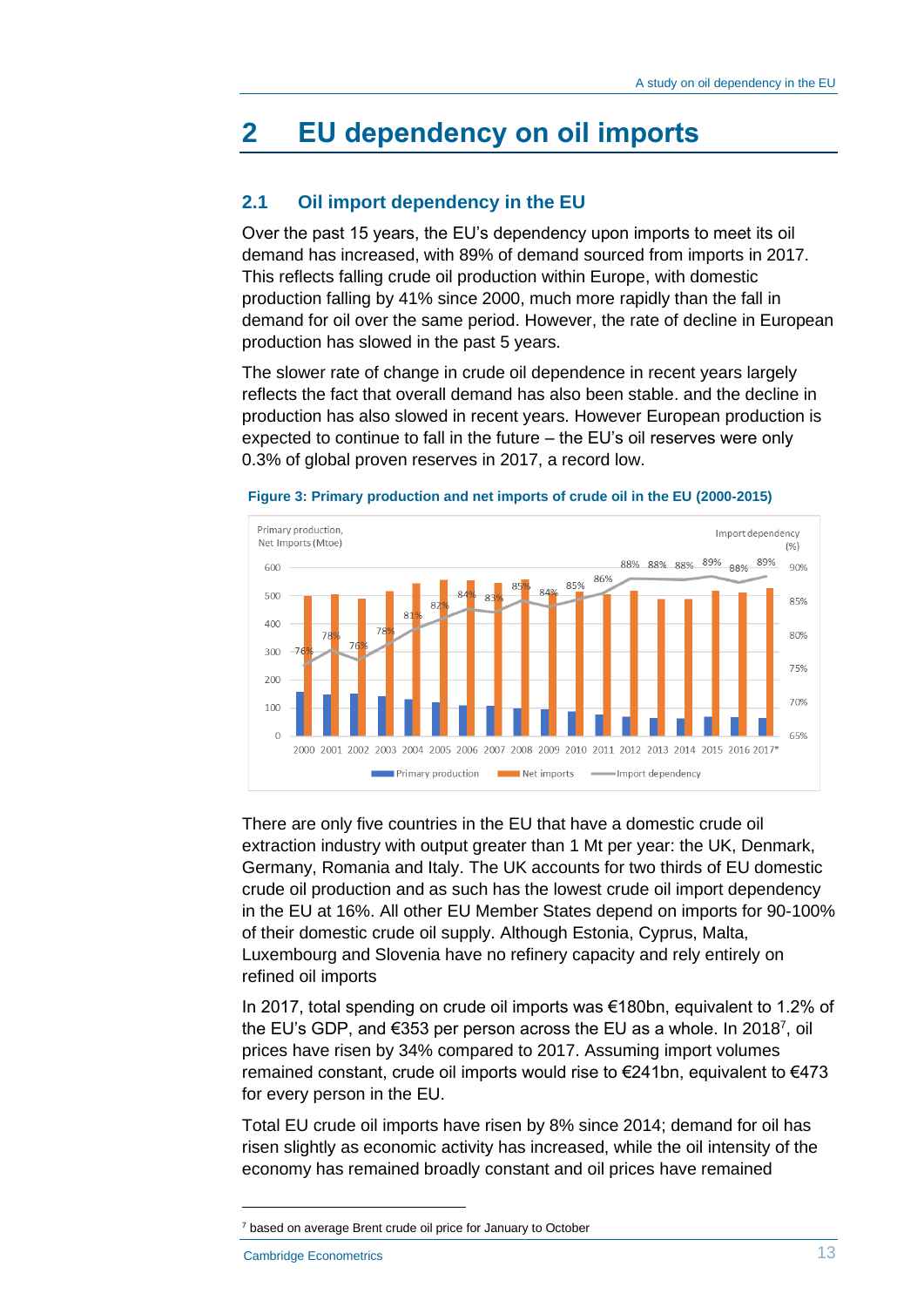relatively low. Oil and refined oil products' share of gross inland energy consumption has remained steady at 35% in volume terms.

Gasoline remains the only petroleum product of which the EU is a net exporter. In 2016, a third of those exports went to the United States and the majority was sourced from the UK and the Netherlands.

Net imports of diesel oil more than doubled over the period 2001 to 2017. By 2017, the total value of diesel oil imports was €34.8bn. Similarly, gasoline imports to the EU have picked up in the past 5 years, and totalled €2.8bn in 2017.

As with the import of any commodity, money spent on oil imports flows out of the domestic economy to the benefit of foreign producers. While some European-registered companies operate global oil fields, the profits from these that flow back to the EU economy (e.g. in the form of returns to shareholders such as pension funds) tend to be small in comparison to the amount spent on imported oil. This is because shares in these companies are owned by investors across the globe, not just Europeans. Furthermore, some imports are sourced from state-owned oil companies which have no European shareholders.

The total value of trade in refined petroleum products has fallen in the last few years, from €61bn in 2014 to €45bn in 2017. However, this largely reflects a decline in intra-EU trade of refined products. Extra EU imports of refined products only fell slightly over this period, from €16bn to €13bn. Whilst revenues from EU oil and petroleum exports do benefit the domestic economy, they are small in scale, relative to expenditure on EU imports of crude oil and petroleum. The oil extraction and refining sectors also have relatively small supply chains and a low labour intensity, which limits the macroeconomic benefit of oil export sales revenue.

#### **2.2 Sources of oil imports in the EU**

The composition of major importers of crude oil into the EU has remained broadly steady in recent years. Russia and Norway continue to dominate, contributing 29% and 12% respectively of total crude oil imports. The rest of the 'top 10' importers have maintained a steady market share, mostly led by



**Figure 4: Sources of EU crude oil imports in 2017**

Cambridge Econometrics 2001 12 and 2008 12 and 2008 12 and 2008 12 and 2008 12 and 2008 12 and 2008 12 and 200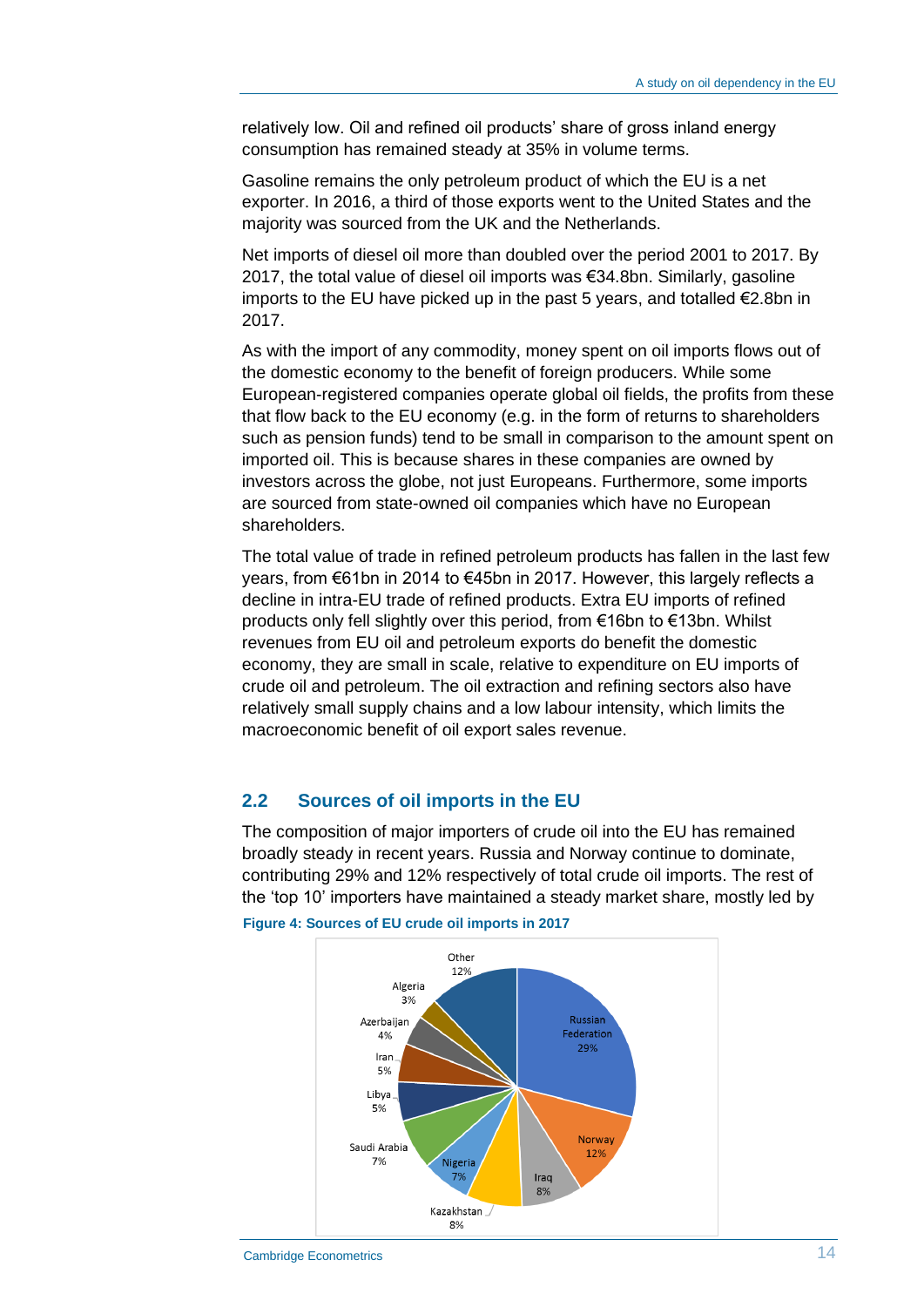the Middle eastern and African OPEC members. Combined, OPEC members account for 40% of EU crude oil imports.

However, there are significant differences in the source of crude oil imports between Member States. In [Figure 5,](#page-14-0) we show the share of extra EU imports sourced from Russia by member state. Many central and eastern European Member States are very reliant on Russian crude oil imports; for example, Poland sourced 85% of its extra-EU imported crude oil from Russia in 2016, whereas the UK only sourced 1% of imports from Russia.



<span id="page-14-0"></span>**Figure 5: Share of extra EU imports sourced from Russia** 

The diversity of supply further illustrates this; in 2016, while Germany imported crude oil from 22 countries outside of the EU, Hungary, in contrast, imported crude oil from just four countries (and around 80% was sourced from Russia).



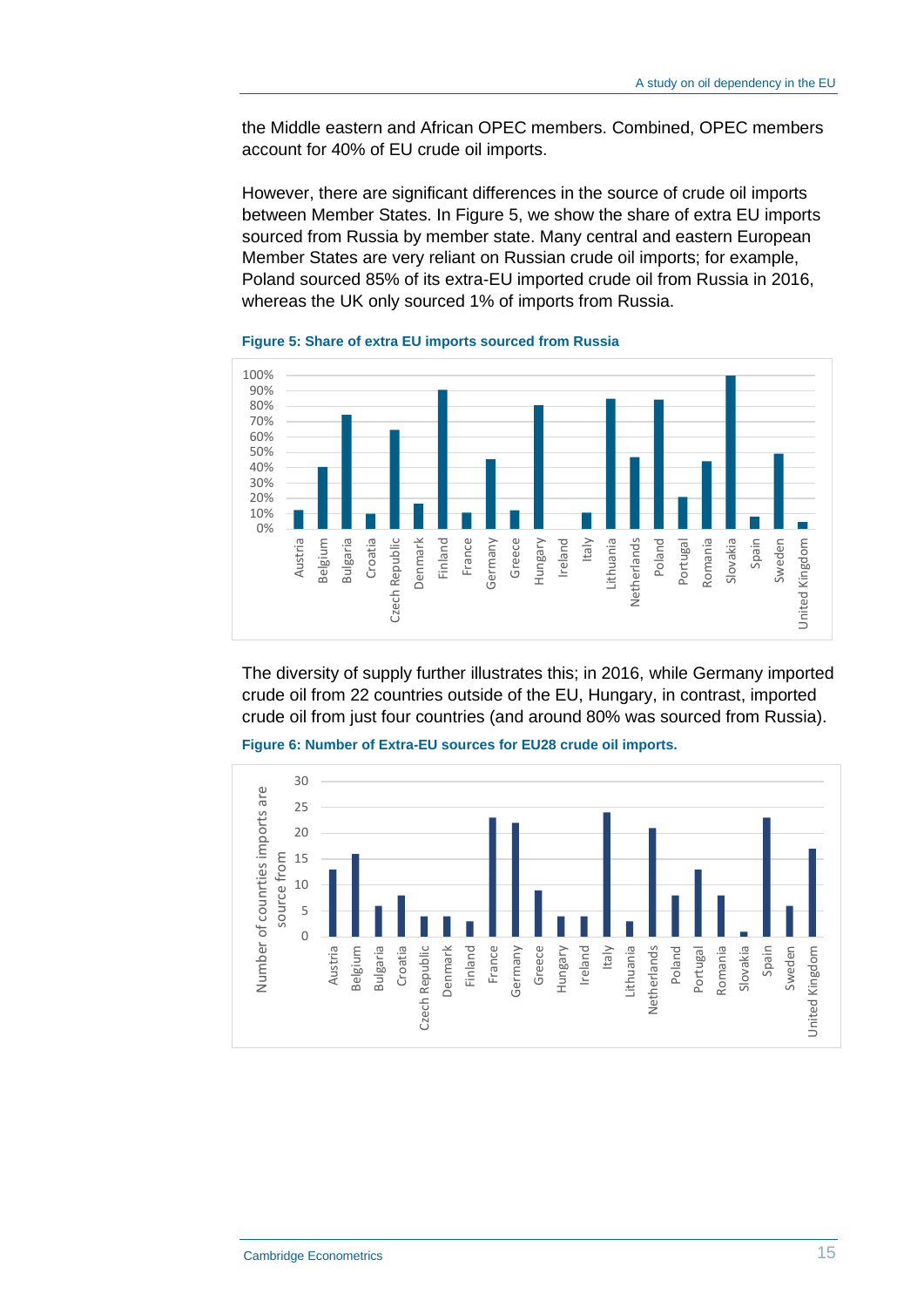### **3 Oil company revenues and profits**

Most crude oil consumed within the EU is imported from abroad. However, it is sometimes argued that the EU still benefits from domestic spending on oil and petroleum products because some of the oil is refined within the EU and revenues could accrue to European companies. Gross Value Added (GVA) in the European petroleum refining sector is around €25bn<sup>8</sup>. The industry supports some employment in the EU, while profits from the companies could benefit European shareholders.

However, it is noted that many companies that export crude oil and refined petroleum to the EU are unlikely to contribute at all to European GVA, as their operations are entirely based outside of the EU. Even of the companies that do operate refineries in the EU, many are not European-registered companies. In many cases, these companies' headquarters are abroad, and they operate more refineries, employ more people and contribute more to Gross Value Added (GVA) in non-European countries<sup>9</sup>.

In this chapter, the share of EU oil expenditure that accrues to companies that are not European-based companies (i.e. the headquarters are outside of the EU and Norway), or that have no operations based within the EU, are estimated.

#### **3.1 Oil imports by company**

**Crude oil imports by company** A simple analysis was undertaken to estimate the proportion of EU spending on crude oil and petroleum imports that accrues to different companies. Many of the world's largest oil companies disclose information about the location of their oil production and refining facilities. We used this data to calculate the share of EU crude oil imports from each oil company.

The methodology involved three key stages:

- 1) Collating data on crude oil production from financial statements and balance sheets for large oil companies.
- 2) Using this data to estimate shares of oil production (and oil exports) by company for each oil exporter.
- 3) Multiplying the export shares (by company) and the oil import data (by country) to derive an estimate for oil imports by source country and company.

Where there are joint ventures or cases where oil fields are owned and operated by different companies, the oil revenues are split according to shares of production by company.

Results at the aggregate EU level are shown in [Figure 4.1.](#page-16-0) *Note(s): Results do not include intra-EU trade.*

<sup>8</sup> Eurostat, National Accounts aggregates by industry (up to NACE A\*64) (nama\_10\_a64)

<sup>9</sup> For example, Lukoil is a member of FuelsEurope. However, 90% of its oil extraction activities and 68% of its oil refineries are in Russia. Furthermore, over three-quarters of its employees are based in Russia and many of the company's other employees are also based in non-European countries.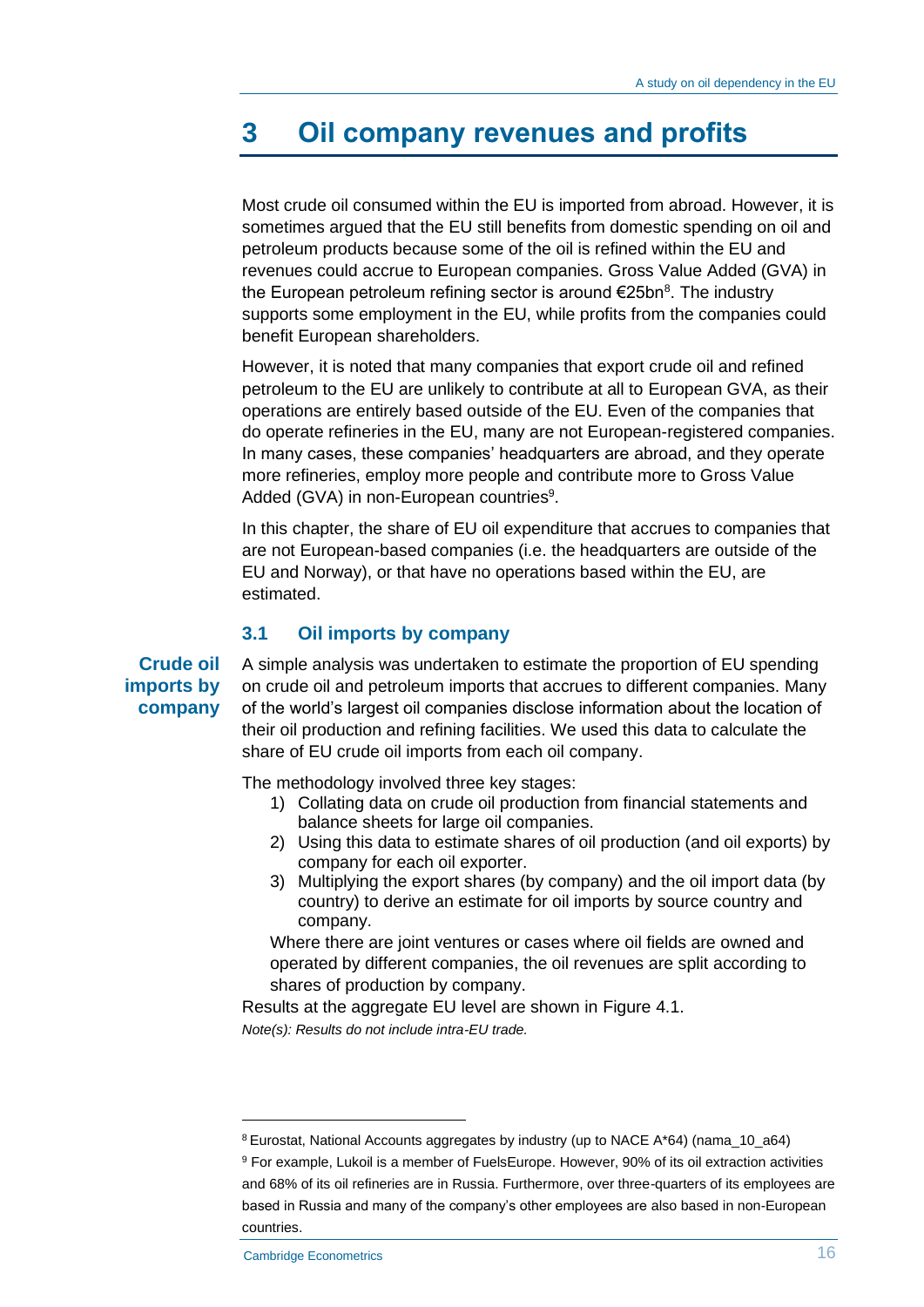

<span id="page-16-0"></span>**Figure 3.1 Companies exporting largest volumes of crude oil to the EU in 2017**

It is estimated that, in 2017, Rosneft accounted for the highest share of crude oil imports to the EU and most of those imports were sourced from Russia. This was closely followed by Equinor and then Saudi Aramco. In aggregate, it is estimated that non-European companies accounted for over 80% of EU spending on crude oil imports.

Around half of EU oil imports are from fully or partially state-owned oil companies. Oil imports from fully state-owned enterprises include an estimated 8% share from Saudi Aramco (Saudi Arabia), 6% share from NIOC (Iran), a 5% share from LNOC (Libya) and a 4% share from NNPC (Nigeria).

#### **Refined petroleum imports by company**

To estimate the share of refined petroleum exports revenues that accrue to different companies, a similar calculation was carried out. In this case, oil refining capacity was used to estimate refined oil production shares and export shares by company.

Import sources for refined petroleum are more diverse than for crude oil. While crude oil import revenues are concentrated among a few firms, refined petroleum revenues are shared among a much larger group of companies. For example, the top ten companies exporting refined petroleum products to the EU account for around 50% of total exports to the EU. By comparison, the top ten companies exporting crude oil to the EU account for 80% of the total import supply.

Rosneft, Bashneft, Lukoil are the three companies that account for the largest share of EU spending on imports of refined fuels. Together, these three Russia-based companies account for around 40% of the EU's refined fuel imports.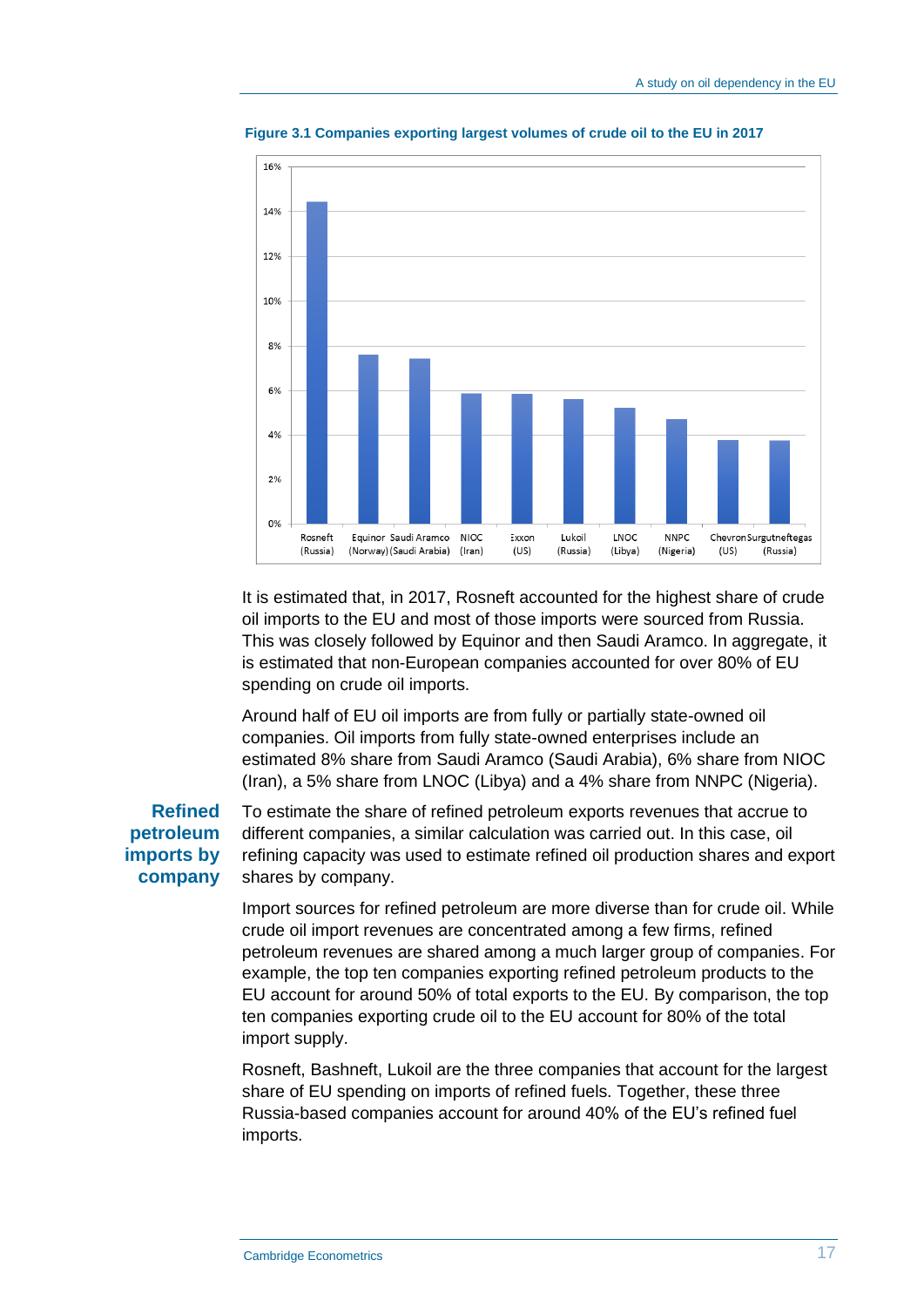

**Figure 3.2 Top ten companies supplying imported refined petroleum to the EU in 2017**

At the EU level, we estimate that 95% of refined fuel imports are from non-European companies. However, inter-EU trade in refined oil products is relatively high and, as a result, at the Member State level, the share of refined products from companies operating refineries in Europe is higher, as shown in [Figure 4.3.](#page-17-0)



<span id="page-17-0"></span>**Figure 3.3 Proportion of refined petroleum imports sourced from companies that do not operate refineries in Europe**

*Note(s): Member State results include intra-EU imports; EU28 results do not include intra-EU imports.*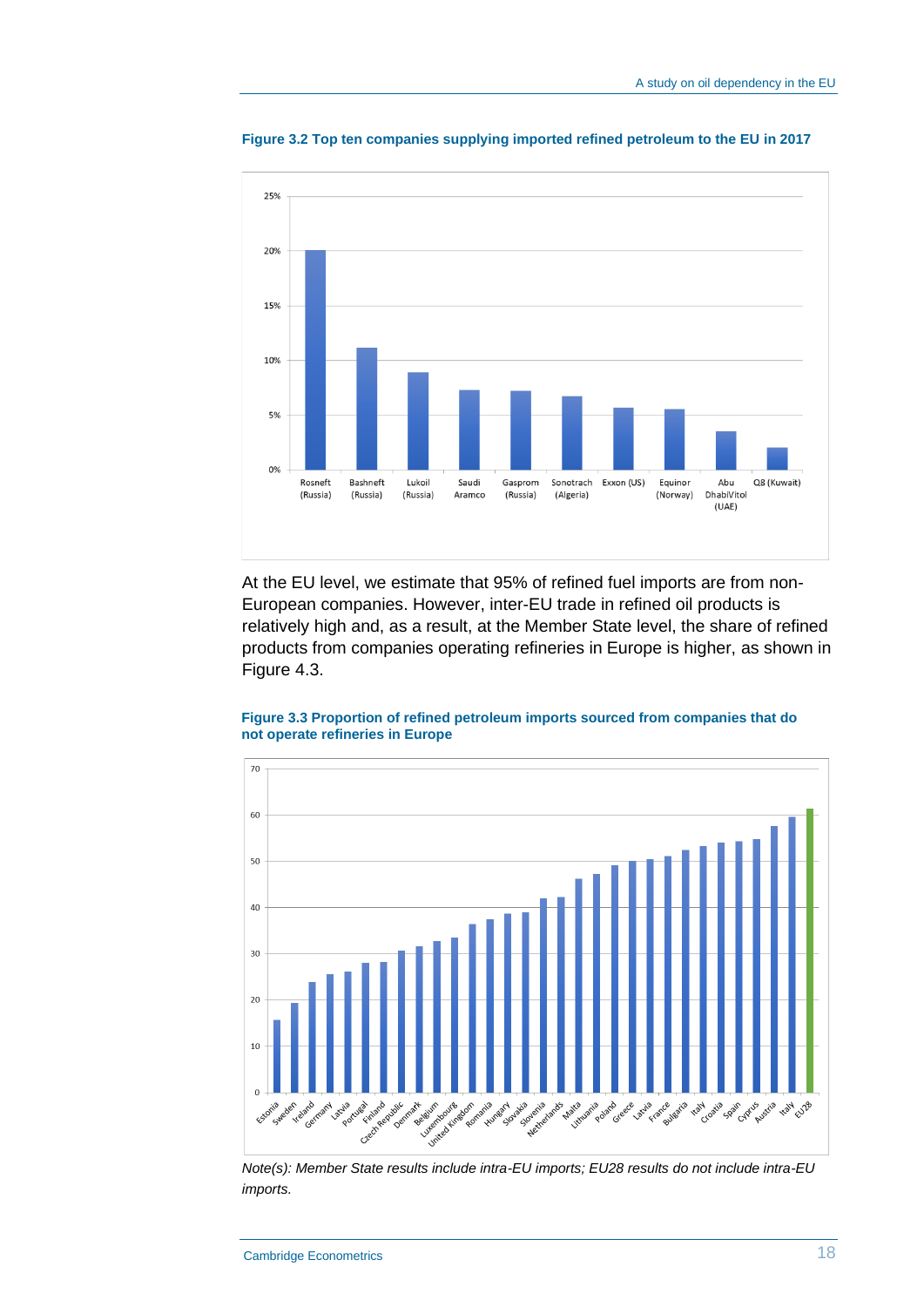#### **3.2 Conclusion**

The economic benefits of EU spending on oil will mostly accrue to the countries where oil extraction and refining facilities are located. That is where investment supply chains are most likely to be located and where the highest number of jobs will be created. This poses risks to the EU, particularly as a high share of oil imports are from geopolitically unstable countries. In some instances, oil revenues from state-owned companies could be used to prolong wars.

Companies that do not have any operations in Europe account for the majority of EU crude oil and refined fuel imports. It is estimated that, at an aggregate level, around 80% of crude oil imports and 95% of refined petroleum imports to the EU accrue to non-European companies<sup>10</sup>. With production and operations of these companies based abroad, the EU is likely to see little to no benefit from this expenditure. Furthermore, many of the companies that account for large shares of EU spending on oil (such as Saudi Aramco and Gazprom) are state-owned companies that do not have any EU-based shareholders that could benefit directly.

Although domestic production of refined fuel contributes to EU Gross Value Added (GVA), it is noted that, for this sector in particular, value chains are small and labour-intensity is low. This means that an increase in domestic production of refined fuel is likely to have limited economic benefits, leading to only small increases in employment and intermediate demand in the EU.

<sup>&</sup>lt;sup>10</sup> For the purposes of this analysis, we refer to 'non-European companies' as companies with head offices based outside of the EU or Norway.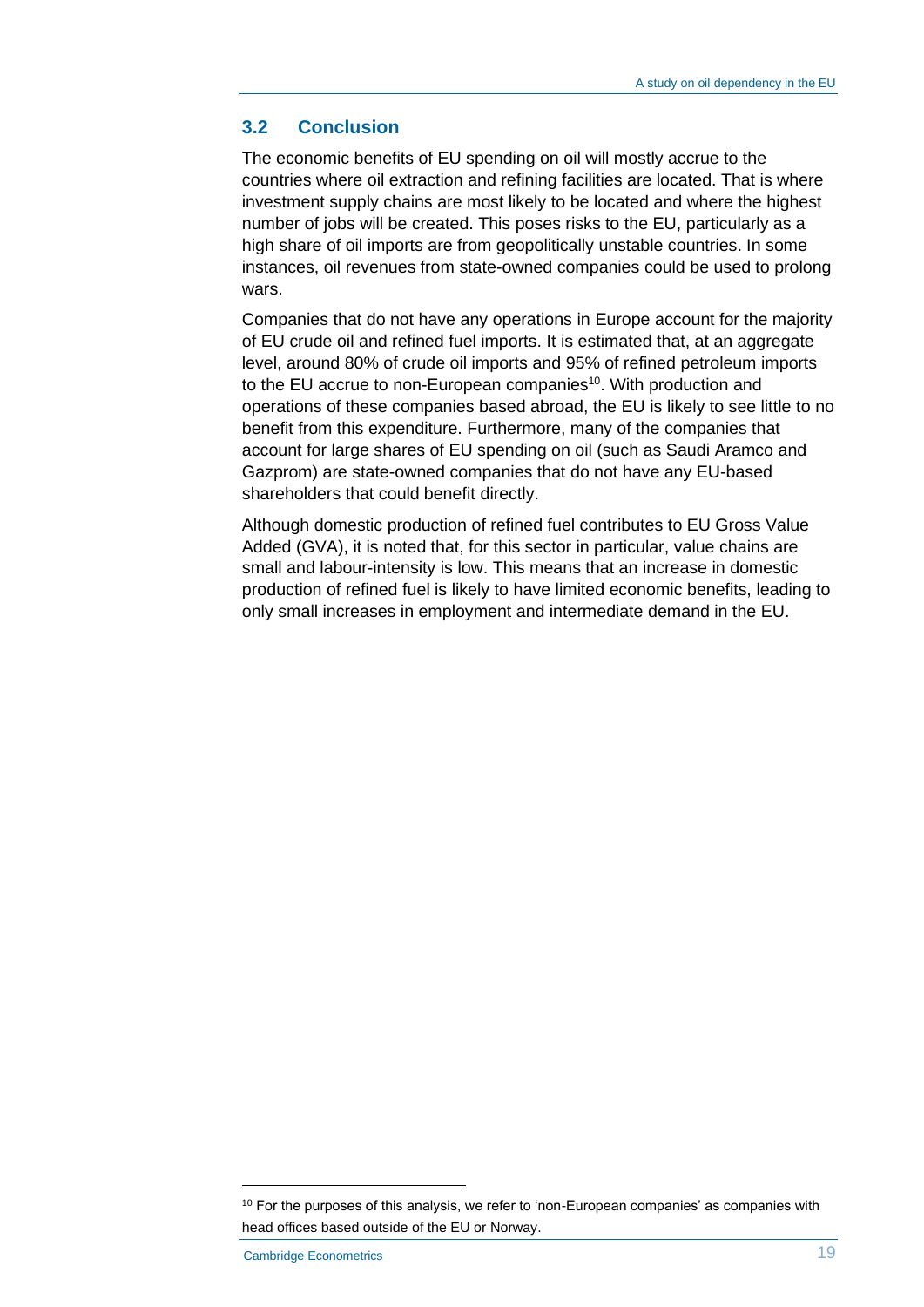### **4 Key messages and conclusions**

Our research into the EU's dependency on imported crude oil has identified the following key points:

- 1. The EU's dependency on crude oil imports is high and rising as domestic oil supplies have declined at a faster rate than demand. Imports in 2017 account for 89% of the EU's oil supply.
- 2. In 2017, total spending on crude oil imports in the EU was €180 bn (equivalent to 1.2% of EU GDP, or €353 per capita). An additional €45bn was spent on refined fuel imports in 2017.
- 3. The EU's transport sector accounts for 61% of final demand for petroleum products. Road transport alone accounts for 50% of final demand for petroleum.
- 4. Much of the EU's imported oil comes from geopolitically unstable regions<sup>11</sup>. This makes the EU's economy, particularly its transport sector, vulnerable to security of supply risks.
- 5. The EU's exposure to security of supply risks has increased in recent years. This is partly because the source of supply has shifted towards more geopolitically unstable regions. Notably, the share of oil from Russia increased from 22% in 2001 to 32% in 2017. While the share of oil from Norway, which is more geopolitically stable, fell by 45% over the same period.
- 6. Around 40% of the EU's oil imports are from the Middle East and African OPEC members. This region has a heightened risk of oil supply shortages due to war and terrorism.
- 7. EU Member States most exposed to security of supply risks include the Czech Republic, Poland, Slovakia and Hungary, most of which are heavily reliant on pipelines from a single country, Russia, for their supply of crude oil.
- 8. The majority of the EU's spending on oil benefits foreign producers. We estimate that, at the EU level, over 80% of companies benefiting from spending on crude oil imports and 95% of companies benefitting from spending on refined oil imports are based outside of the EU and Norway. Four of the five companies exporting the largest shares of crude oil to Europe (Rosneft, Lukoil, Saudi Aramco and Exxon) are non-European companies.
- 9. The EU has put some measures in place to reduce oil supply risks. The Oil Stocks Directive, for example, requires EU Member States to hold stocks of oil to reduce the effects of supply shortages.
- 10. However, the EU does not have proven reserves to increase domestic production. The EU will therefore need to reduce use of oil and petroleum products to further reduce exposure to oil supply risks and price shocks. Reducing demand has the added benefit of contributing towards meeting the EU's climate targets.
- 11. Efficiency improvements in the transport sector, including a shift to zero emissions vehicles and surface transport, could significantly reduce overall

<sup>11</sup> In 2014, around 30% of EU crude oil imports came from Russia, a further 16% came from Nigeria and sub-Saharan Africa, 16% came from the Middle East and 8% from North Africa.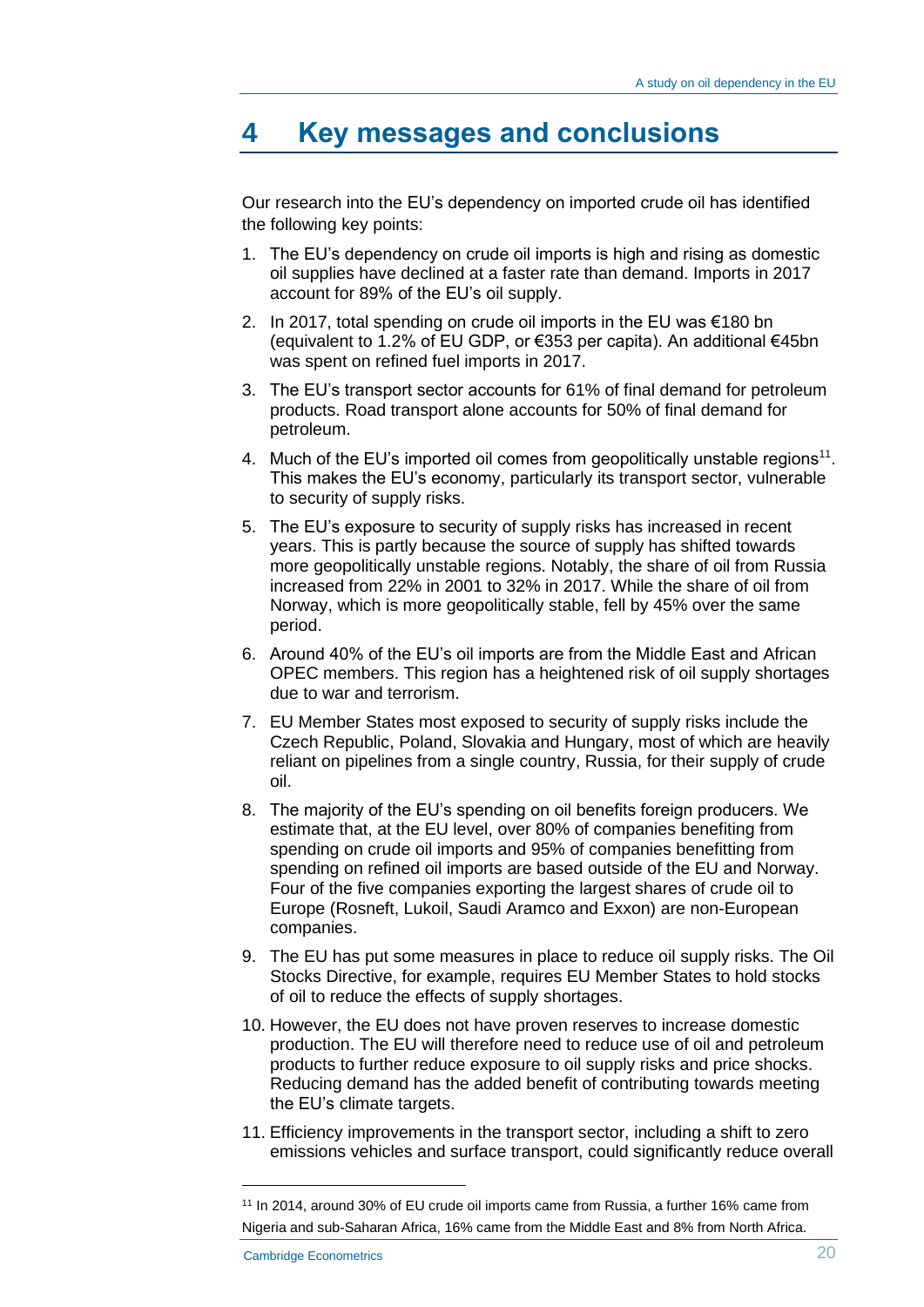oil demand, so making the EU economy more resilient and energy secure. Recent analysis also shows that more fuel-efficient transport would deliver substantial economic and environmental benefits $12$ .

<sup>&</sup>lt;sup>12</sup> Cambridge Econometrics (2018), 'Fuelling Europe's Future'. Available online at:

https://www.camecon.com/how/our-work/fuelling-europes-future/

The study estimated that ambitious take-up of electric vehicles over the period to 2050 could lead to a 0.5% increase in EU GDP, up to 0.6 million additional jobs and an 90% reduction in  $CO<sub>2</sub>$  emissions from cars, by 2050 compared to current levels.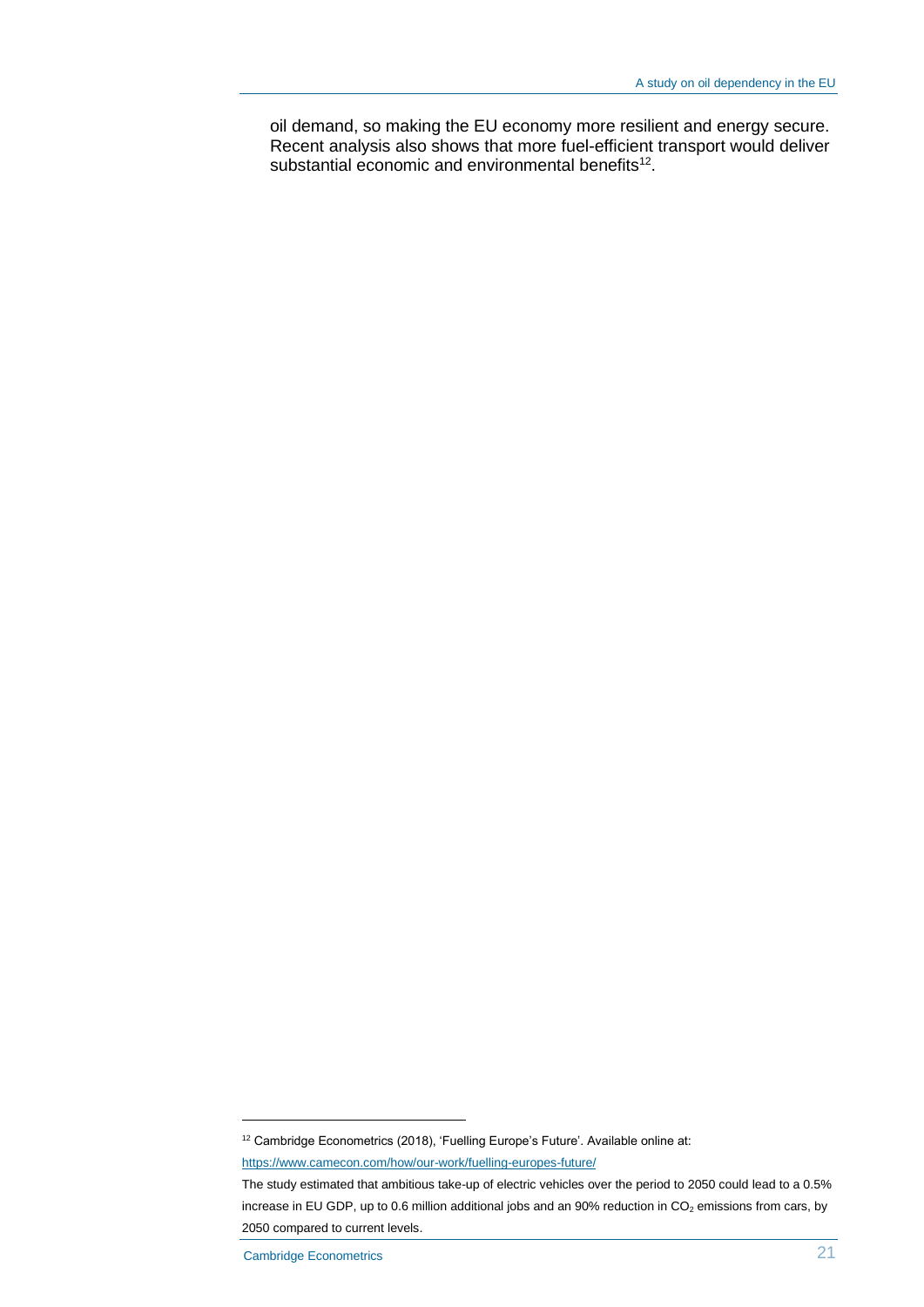# **Appendices**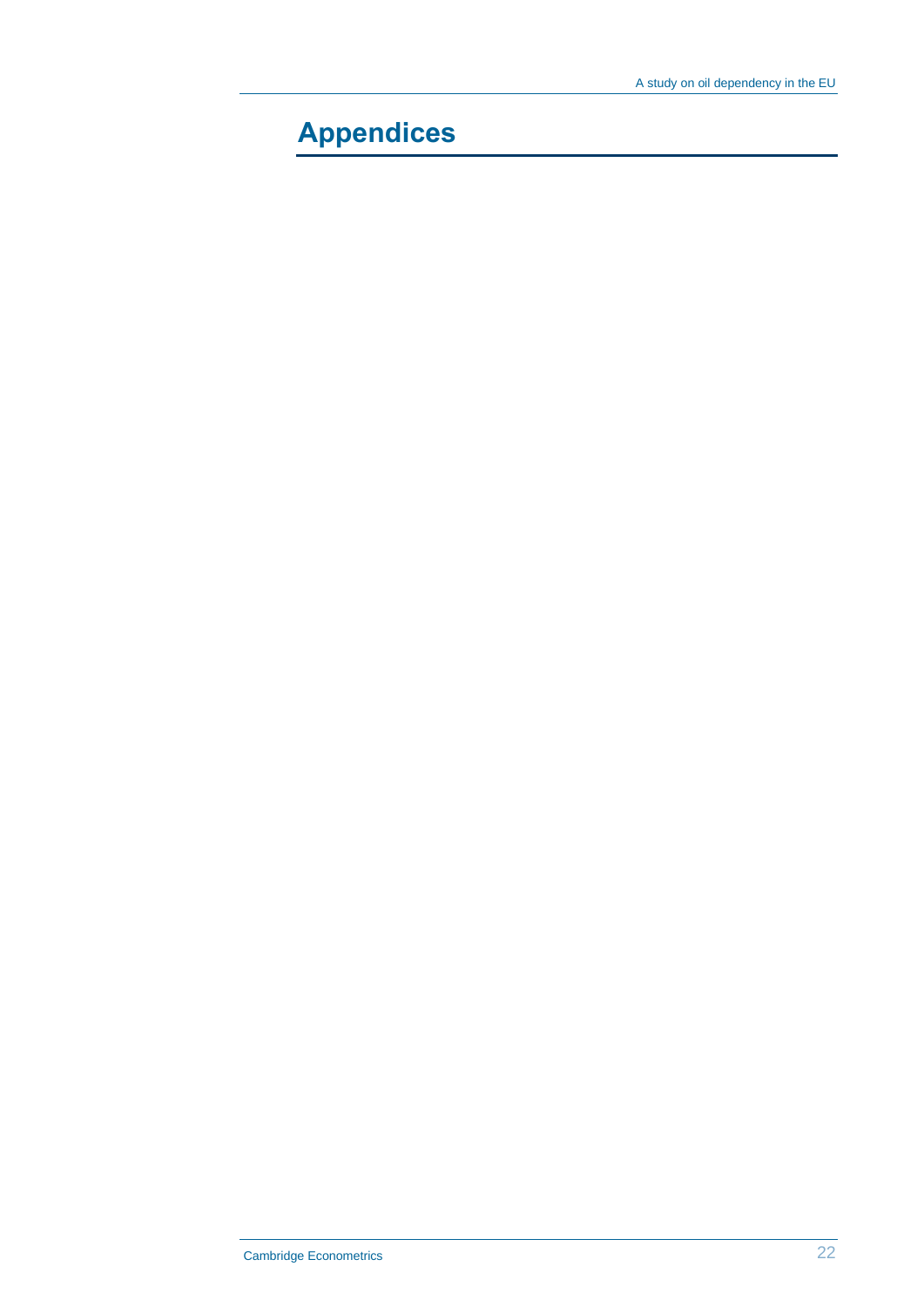### **Appendix A Oil imports by company and country**

| <b>Oil company</b> | <b>Other information</b><br><b>Oil company</b> |                       | <b>Estimated</b> |  |
|--------------------|------------------------------------------------|-----------------------|------------------|--|
| headquarters       |                                                |                       | share of EU      |  |
|                    |                                                |                       | oil imports      |  |
| <b>Russia</b>      | Rosneft                                        | Partially state-owned | 14%              |  |
|                    |                                                | oil company           |                  |  |
|                    |                                                |                       |                  |  |
|                    | Lukoil                                         |                       | 5%               |  |
|                    | Gazprom                                        | Not member of         | 3%               |  |
|                    |                                                | FuelsEurope;          |                  |  |
|                    |                                                | state-owned oil       |                  |  |
|                    |                                                | company               |                  |  |
|                    | Surgutneftegas                                 | Not member of         | 4%               |  |
|                    |                                                | FuelsEurope;          |                  |  |
|                    | <b>Tatneft</b>                                 | Not member of         | 2%               |  |
|                    |                                                | FuelsEurope;          |                  |  |
|                    | <b>Bashneft</b>                                | Not member of         | 1%               |  |
|                    |                                                | FuelsEurope;          |                  |  |
| <b>USA</b>         | Exxon                                          |                       | 6%               |  |
|                    | Chevron                                        | Not member of         | 4%               |  |
|                    |                                                | FuelsEurope           |                  |  |
| Norway             | Equinor                                        |                       | 8%               |  |
|                    | Aker BP                                        | Not member of         | 1%               |  |
|                    |                                                | FuelsEurope           |                  |  |
| Saudi Arabia       | Saudi Aramco                                   | Not member of         | 8%               |  |
|                    |                                                | FuelsEurope;          |                  |  |
|                    |                                                | state-owned oil       |                  |  |
|                    |                                                | company               |                  |  |
| Libya              | <b>LNOC</b>                                    | Not member of         | 6%               |  |
|                    |                                                | FuelsEurope;          |                  |  |
|                    |                                                | state-owned oil       |                  |  |
|                    |                                                | company               |                  |  |
| Iran               | <b>NIOC</b>                                    | Not member of         | 6%               |  |
|                    |                                                | FuelsEurope;          |                  |  |
|                    |                                                | state-owned oil       |                  |  |
|                    |                                                | company               |                  |  |
| Algeria            | Sonatrach                                      | Not member of         | 3%               |  |
|                    |                                                | FuelsEurope;          |                  |  |
|                    |                                                | state-owned oil       |                  |  |
|                    |                                                | company               |                  |  |
| Netherlands        | Shell                                          |                       | 2%               |  |
| Mexico             | Pemex                                          | Not member of         | 2%               |  |
|                    |                                                | FuelsEurope;          |                  |  |

#### **Table B.1 Share of EU crude oil imports, by company (based on 2017 data)**

Cambridge Econometrics 23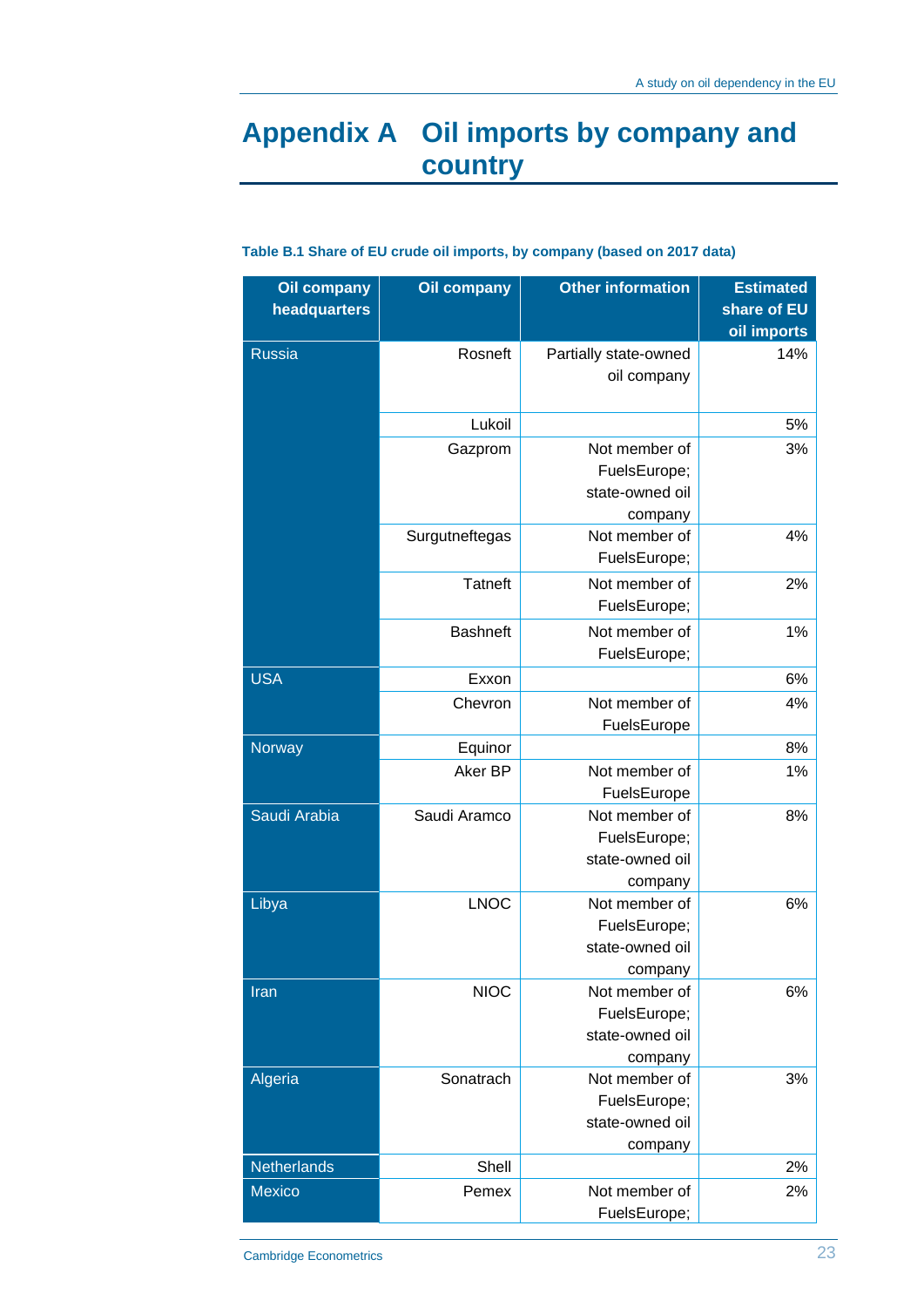|                   |                    | state-owned oil      |     |
|-------------------|--------------------|----------------------|-----|
|                   |                    | company              |     |
| Nigeria           | <b>NNOC</b>        | Not member of        | 5%  |
|                   |                    | FuelsEurope;         |     |
|                   |                    | state-owned oil      |     |
|                   |                    | company              |     |
| <b>Brazil</b>     | Petrobras          | Not member of        | 1%  |
|                   |                    | FuelsEurope;         |     |
|                   |                    | part state-owned oil |     |
|                   |                    | company              |     |
| <b>Kazakhstan</b> | <b>KazMunayGas</b> | State-owned oil      | 1%  |
|                   |                    | company              |     |
| France            | Total              |                      | 3%  |
|                   | Perenco            |                      | 1%  |
| <b>Austria</b>    | <b>OMV</b>         |                      | 1%  |
| Italy             | <b>ENI</b>         | part state-owned oil | 3%  |
|                   |                    | company              |     |
| <b>Kuwait</b>     | Q8                 |                      | 2%  |
| <b>UK</b>         | <b>BP</b>          |                      | 2%  |
| <b>Malaysia</b>   | Petronas           | Not member of        | 1%  |
|                   |                    | FuelsEurope;         |     |
|                   |                    | state-owned oil      |     |
|                   |                    | company              |     |
| Venezuela         | <b>PDVSA</b>       | Not member of        | 1%  |
|                   |                    | FuelsEurope          |     |
| Angola            | Sonangol           | state-owned oil      | 1%  |
|                   |                    | company              |     |
| <b>SOCAR</b>      | Azerbaijan         | state-owned oil      |     |
|                   |                    | company              |     |
| N/A               | Others             |                      | 11% |

#### **Table B.2 Share of EU refined petroleum imports, by company (based on 2017 data)**

| <b>Oil company</b><br>headquarters | <b>Oil company</b> | <b>Other information</b>                                              | <b>Estimated</b><br>share of EU<br>oil imports |
|------------------------------------|--------------------|-----------------------------------------------------------------------|------------------------------------------------|
| <b>Russia</b>                      | Rosneft            | Not member of<br>FuelsEurope:<br>partially state-owned oil<br>company | 21%                                            |
|                                    | Gazprom            | Not member of<br>FuelsEurope;<br>state-owned oil<br>company           | 8%                                             |
|                                    | Lukoil             |                                                                       | 9%                                             |
|                                    | <b>Bashneft</b>    | Not member of<br>FuelsEurope                                          | 12%                                            |
| <b>USA</b>                         | Exxon              |                                                                       | 6%                                             |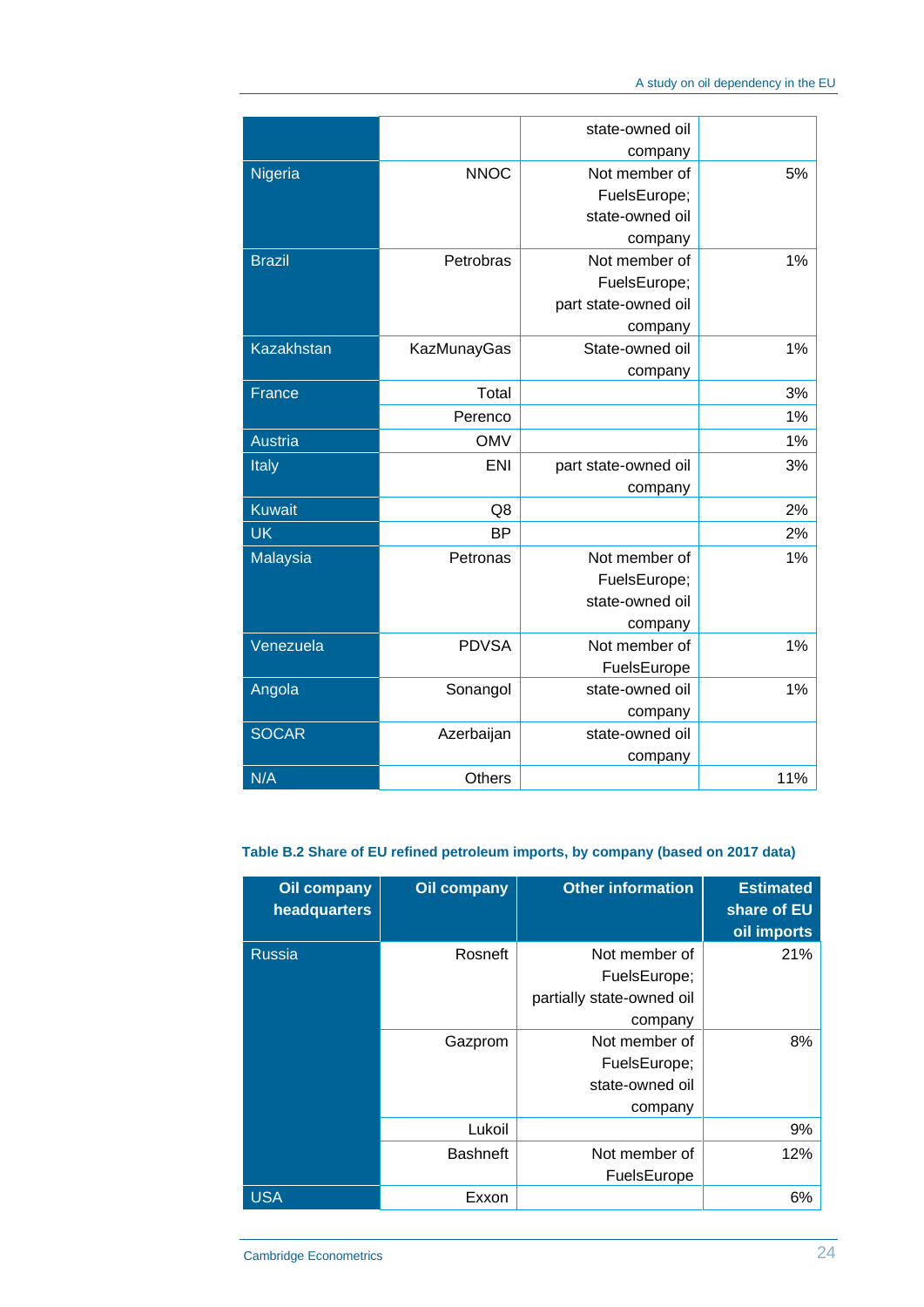|                    | Valero                | Not member of                | 2%    |
|--------------------|-----------------------|------------------------------|-------|
|                    |                       | FuelsEurope                  |       |
|                    | Marathon              | Not member of<br>FuelsEurope | 1%    |
|                    | Phillips              |                              | 1%    |
|                    | Motiva                | Not member of                | 1%    |
|                    |                       | FuelsEurope                  |       |
|                    | Chevron               | Not member of                | 1%    |
|                    |                       | FuelsEurope                  |       |
|                    | Tesoro                | Not member of                | 1%    |
|                    |                       |                              |       |
|                    |                       | FuelsEurope                  |       |
| Algeria            | Sonatrach             | Not member of                | 7%    |
|                    |                       | FuelsEurope;                 |       |
|                    |                       | state-owned oil              |       |
|                    |                       | company                      |       |
| Norway             | Equinor               |                              | 6%    |
| India              | <b>IOC</b>            | Not member of                | 1%    |
|                    |                       | FuelsEurope;                 |       |
|                    |                       | state-owned oil              |       |
|                    |                       | company                      |       |
| <b>Kuwait</b>      | Q8                    |                              | 2%    |
| <b>UAE</b>         | Vitol                 | Not member of                | 4%    |
|                    |                       | FuelsEurope                  |       |
| Saudi Arabia       | Saudi Aramco          | Not member of                | 8%    |
|                    |                       | FuelsEurope;                 |       |
|                    |                       | state-owned oil              |       |
|                    |                       | company                      |       |
| Libya              | <b>LNOC</b>           | Not member of                | 1%    |
|                    |                       | FuelsEurope;                 |       |
|                    |                       | state-owned oil              |       |
|                    |                       | company                      |       |
| <b>Kazakhstan</b>  | <b>KazMunayGas</b>    | Not member of                | $0\%$ |
|                    |                       | FuelsEurope;                 |       |
|                    |                       | state-owned oil              |       |
|                    |                       | company                      |       |
| South Korea        | <b>SK</b>             | Not member of                | 1%    |
|                    |                       | FuelsEurope                  |       |
| <b>Belarus</b>     | <b>Belarusian Oil</b> | Not member of                | 0%    |
|                    | Company               | FuelsEurope                  |       |
|                    | <b>JSC Mozyr</b>      | Not member of                | 0%    |
|                    |                       | FuelsEurope                  |       |
| <b>Israel</b>      | Bazan                 | Not member of                | 1%    |
|                    |                       | FuelsEurope                  |       |
| <b>Netherlands</b> | Shell                 |                              | 1%    |
|                    | Tamoil                | Not member of                | 1%    |
|                    |                       | FuelsEurope                  |       |
| Egypt              | <b>EGPC</b>           | Not member of                | 1%    |
|                    |                       | FuelsEurope;                 |       |
|                    |                       | state-owned oil              |       |
|                    |                       |                              |       |
|                    |                       | company                      |       |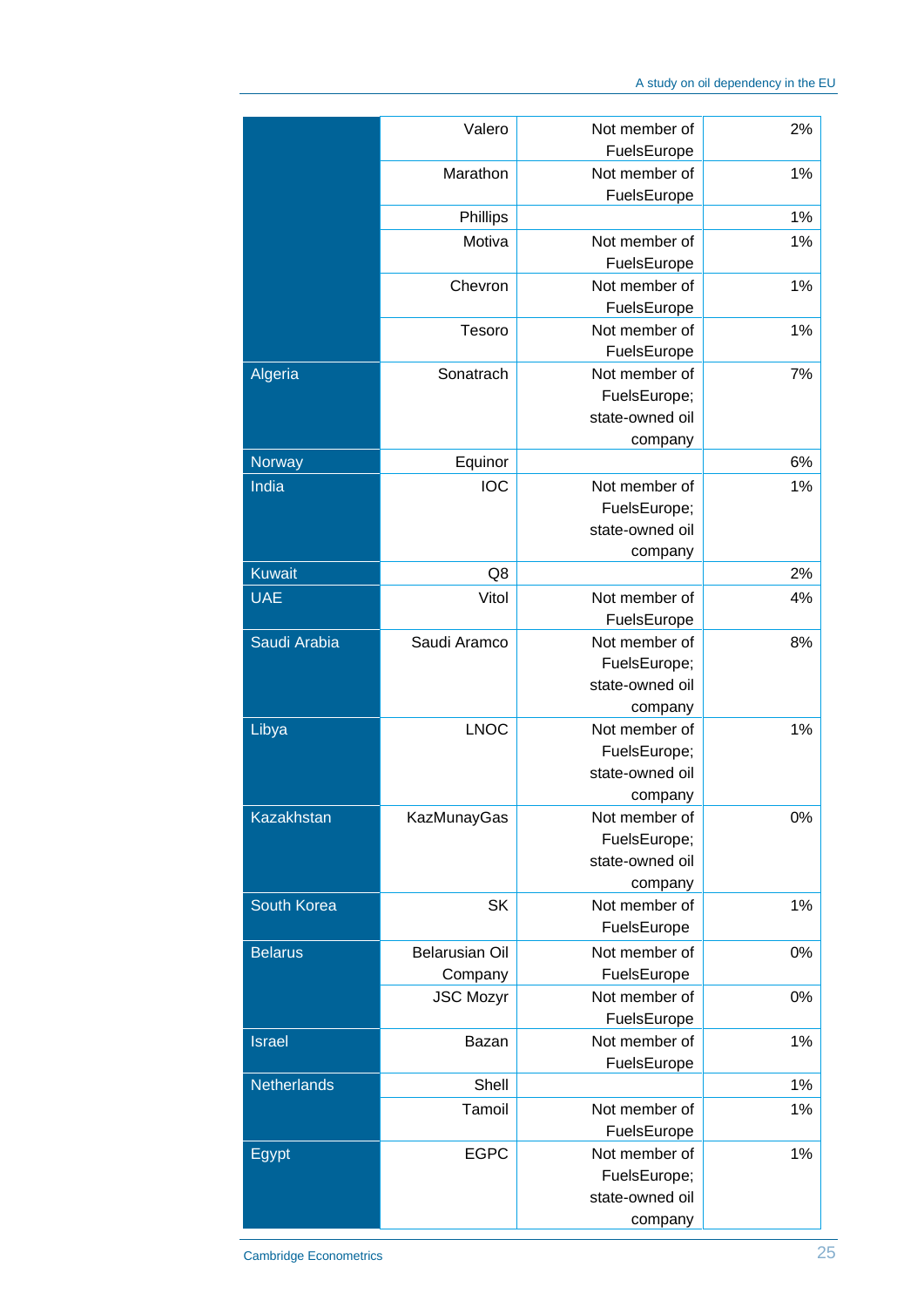| <b>Turkey</b> | Tüpraş       | Not member of<br>FuelsEurope                                | $1\%$ |
|---------------|--------------|-------------------------------------------------------------|-------|
| Venezuela     | <b>PDVSA</b> | Not member of<br>FuelsEurope;<br>state-owned oil<br>company | 0%    |
| Switzerland   | Petroplus    | Not member of<br>FuelsEurope                                | $1\%$ |
| N/A           | Others       |                                                             | 20%   |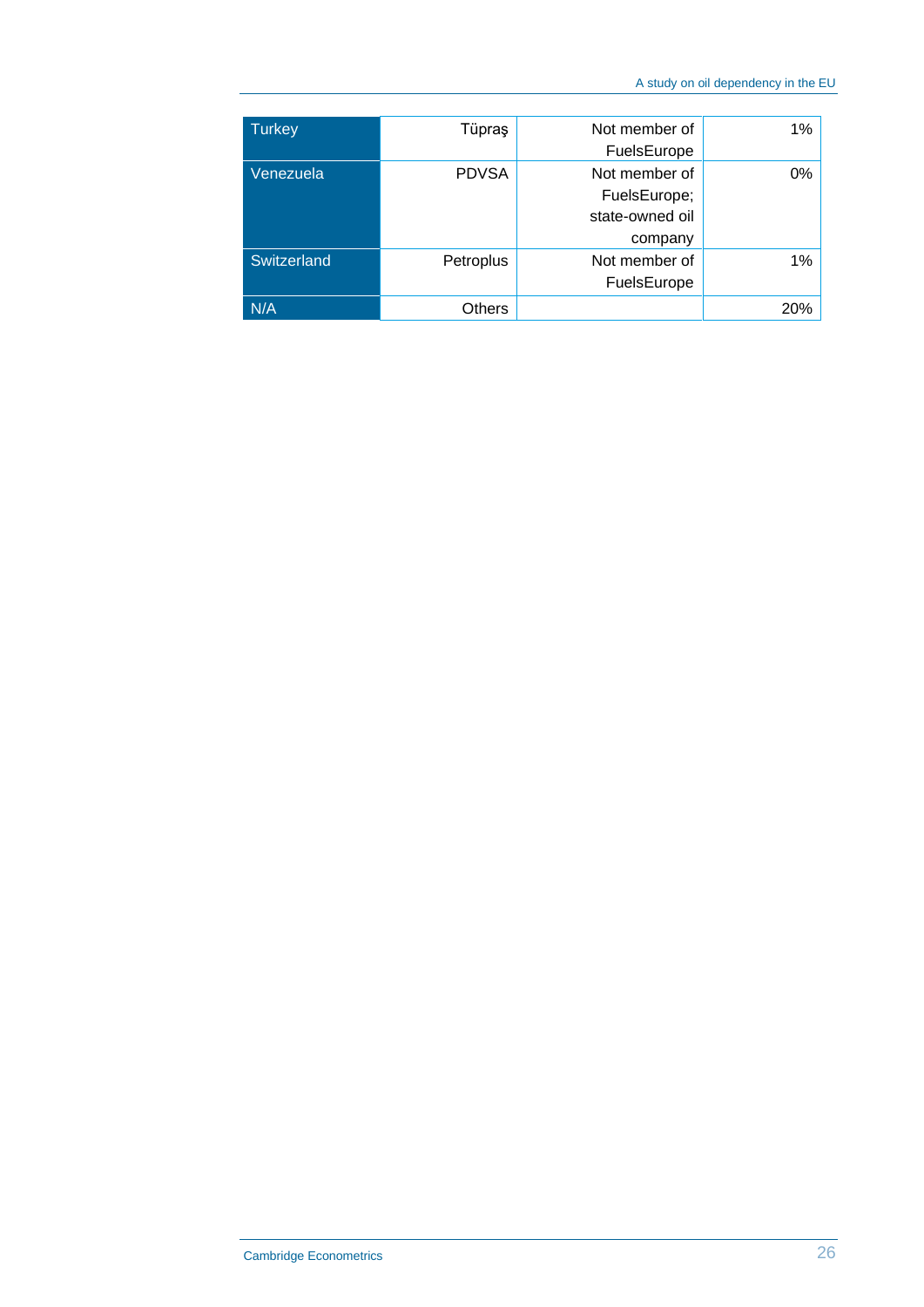# **Appendix B Regional classification**

| <b>Region</b>       | <b>Country</b>            | <b>Region</b>   | <b>Country</b> |
|---------------------|---------------------------|-----------------|----------------|
| <b>Central Asia</b> | Kazakhstan                | <b>Other</b>    | Armenia        |
|                     | Kyrgyzstan                | <b>Europe</b>   | Azerbaija      |
|                     | Tajikistan                |                 | Georgia        |
|                     | Turkmenistan              |                 | <b>Turkey</b>  |
|                     | <b>Uzbekistan</b>         |                 | <b>Belarus</b> |
| European            | Cyprus                    |                 | Moldova        |
| <b>Union</b>        | <b>Bulgaria</b>           |                 | <b>Ukraine</b> |
|                     | <b>Czech Republic</b>     |                 | Iceland        |
|                     | Hungary                   |                 | Albania        |
|                     | Poland                    |                 | Switzerla      |
|                     | Romania                   |                 | Montene        |
|                     | Slovakia                  |                 | Serbia         |
|                     | Denmark                   |                 | Macedor        |
|                     | Estonia                   |                 | Liechten       |
|                     | Finland                   |                 | Bosnia a       |
|                     | Ireland                   |                 | Herzego        |
|                     | Latvia                    | <b>Russia</b>   | Russia         |
|                     | Lithuania                 | <b>Northern</b> | Algeria        |
|                     | Sweden                    | <b>Africa</b>   | Egypt          |
|                     | <b>United Kingdom</b>     |                 | Libya          |
|                     | Croatia                   |                 | Morocco        |
|                     | Greece                    |                 | Sudan          |
|                     | Italy                     |                 | Tunisia        |
|                     | Malta                     |                 | Western        |
|                     | Portugal                  | <b>Norway</b>   | Norway         |
|                     | Slovenia                  |                 |                |
|                     | Spain                     |                 |                |
|                     | Austria                   |                 |                |
|                     | Belgium                   |                 |                |
|                     | France                    |                 |                |
|                     | Germany                   |                 |                |
|                     | Luxembourg                |                 |                |
| <b>Middle East</b>  | Netherlands<br>Iran       |                 |                |
|                     | <b>Bahrain</b>            |                 |                |
|                     |                           |                 |                |
|                     | Iraq                      |                 |                |
|                     | <b>Israel</b>             |                 |                |
|                     | Jordan                    |                 |                |
|                     | <b>Kuwait</b>             |                 |                |
|                     | Lebanon                   |                 |                |
|                     | Oman                      |                 |                |
|                     | Qatar                     |                 |                |
|                     | Saudi Arabia              |                 |                |
|                     | <b>State of Palestine</b> |                 |                |

| <b>Country</b>        | <b>Region</b>   | <b>Country</b> |
|-----------------------|-----------------|----------------|
| Kazakhstan            | <b>Other</b>    | Armenia        |
| Kyrgyzstan            | <b>Europe</b>   | Azerbaijan     |
| Tajikistan            |                 | Georgia        |
| Turkmenistan          |                 | <b>Turkey</b>  |
| Uzbekistan            |                 | <b>Belarus</b> |
| Cyprus                |                 | Moldova        |
| <b>Bulgaria</b>       |                 | Ukraine        |
| <b>Czech Republic</b> |                 | Iceland        |
| Hungary               |                 | Albania        |
| Poland                |                 | Switzerland    |
| Romania               |                 | Montenegro     |
| Slovakia              |                 | Serbia         |
| Denmark               |                 | Macedonia      |
| Estonia               |                 | Liechtenstein  |
| Finland               |                 | Bosnia and     |
| Ireland               |                 | Herzegovina    |
| Latvia                | <b>Russia</b>   | Russia         |
| Lithuania             | <b>Northern</b> | Algeria        |
| Sweden                | <b>Africa</b>   | Egypt          |
| <b>United Kingdom</b> |                 | Libya          |
| Croatia               |                 | Morocco        |
| Greece                |                 | Sudan          |
| Italy                 |                 | Tunisia        |
| Malta                 |                 | Western Sahara |
| Portugal              | <b>Norway</b>   | Norway         |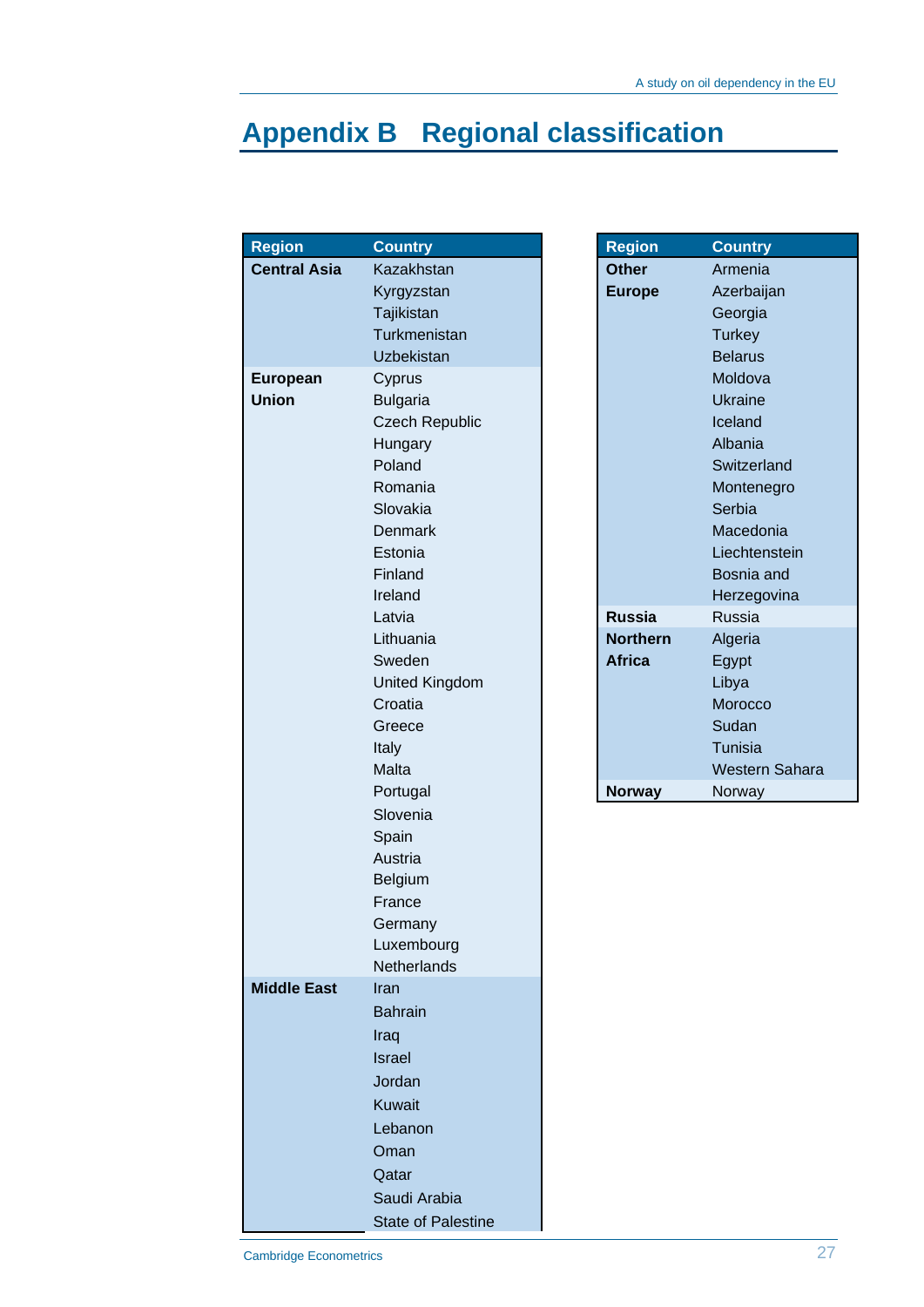|                  | Syria                           |                |                          |
|------------------|---------------------------------|----------------|--------------------------|
|                  | <b>United Arab Emirates</b>     |                |                          |
|                  | Yemen                           |                |                          |
|                  |                                 |                |                          |
| <b>Region</b>    | <b>Country</b>                  | <b>Region</b>  | <b>Country</b>           |
| <b>South</b>     | Antigua and Barbuda             | Sub-           | <b>Burundi</b>           |
| America          | <b>Bahamas</b>                  | <b>Saharan</b> | Comoros                  |
| and              | <b>Barbados</b>                 | <b>Africa</b>  | Djibouti                 |
| <b>Caribbean</b> | Cuba                            |                | Eritrea                  |
|                  | Curacao                         |                | Ethiopia                 |
|                  | Dominica                        |                | Kenya                    |
|                  | Dominican Republic              |                | Madagascar               |
|                  | Grenada                         |                | Malawi                   |
|                  | Haiti                           |                | <b>Mauritius</b>         |
|                  | Jamaica                         |                | Mozambique               |
|                  | <b>Puerto Rico</b>              |                | Réunion                  |
|                  | <b>St Kitts and Nevis</b>       |                | Rwanda                   |
|                  | <b>St Lucia</b>                 |                | Seychelles               |
|                  | <b>Saint Martin</b>             |                | Somalia                  |
|                  | St Vincent and the              |                |                          |
|                  | <b>Grenadines</b>               |                | South Sudan              |
|                  | <b>Trinidad and Tobago</b>      |                | Uganda                   |
|                  | <b>Turks and Caicos Islands</b> |                | Tanzania                 |
|                  | Argentina                       |                | Zambia                   |
|                  | <b>Bolivia</b>                  |                | Zimbabwe                 |
|                  | <b>Brazil</b>                   |                | Angola                   |
|                  | <b>Chile</b>                    |                | Cameroon                 |
|                  | Colombia                        |                | Central African Republi  |
|                  | Ecuador                         |                | Chad                     |
|                  | <b>French Guiana</b>            |                | Republic of the Congo    |
|                  | Guyana                          |                | D. R. Congo              |
|                  | Paraguay                        |                | <b>Equatorial Guinea</b> |
|                  | Peru                            |                | Gabon                    |
|                  | Suriname                        |                | Sao Tome and Principe    |
|                  | Uruguay                         |                | <b>Botswana</b>          |
|                  | Venezuela                       |                | Lesotho                  |
|                  |                                 |                |                          |

| <b>Country</b>                  | <b>Region</b>  | <b>Country</b>                  |
|---------------------------------|----------------|---------------------------------|
| Antigua and Barbuda             | Sub-           | <b>Burundi</b>                  |
| <b>Bahamas</b>                  | <b>Saharan</b> | Comoros                         |
| <b>Barbados</b>                 | <b>Africa</b>  | Djibouti                        |
| Cuba                            |                | Eritrea                         |
| Curacao                         |                | Ethiopia                        |
| Dominica                        |                | Kenya                           |
| Dominican Republic              |                | Madagascar                      |
| Grenada                         |                | Malawi                          |
| Haiti                           |                | <b>Mauritius</b>                |
| Jamaica                         |                | Mozambique                      |
| <b>Puerto Rico</b>              |                | Réunion                         |
| <b>St Kitts and Nevis</b>       |                | Rwanda                          |
| <b>St Lucia</b>                 |                | Seychelles                      |
| <b>Saint Martin</b>             |                | Somalia                         |
| St Vincent and the              |                |                                 |
| Grenadines                      |                | South Sudan                     |
| <b>Trinidad and Tobago</b>      |                | Uganda                          |
| <b>Turks and Caicos Islands</b> |                | Tanzania                        |
| Argentina                       |                | Zambia                          |
| <b>Bolivia</b>                  |                | Zimbabwe                        |
| <b>Brazil</b>                   |                | Angola                          |
| Chile                           |                | Cameroon                        |
| Colombia                        |                | <b>Central African Republic</b> |
| Ecuador                         |                | Chad                            |
| <b>French Guiana</b>            |                | Republic of the Congo           |
| Guyana                          |                | D. R. Congo                     |
| Paraguay                        |                | <b>Equatorial Guinea</b>        |
| Peru                            |                | Gabon                           |
| Suriname                        |                | Sao Tome and Principe           |
| Uruguay                         |                | <b>Botswana</b>                 |
| Venezuela                       |                | Lesotho                         |
|                                 |                | Namibia                         |
|                                 |                | South Africa                    |
|                                 |                | Swaziland                       |
|                                 |                | <b>Benin</b>                    |
|                                 |                | <b>Burkina Faso</b>             |
|                                 |                | Cape Verde                      |
|                                 |                | Cote d'Ivoire                   |
|                                 |                | Gambia                          |
|                                 |                | Ghana                           |
|                                 |                | Guinea                          |
|                                 |                | Guinea-Bissau                   |
|                                 |                | Liberia                         |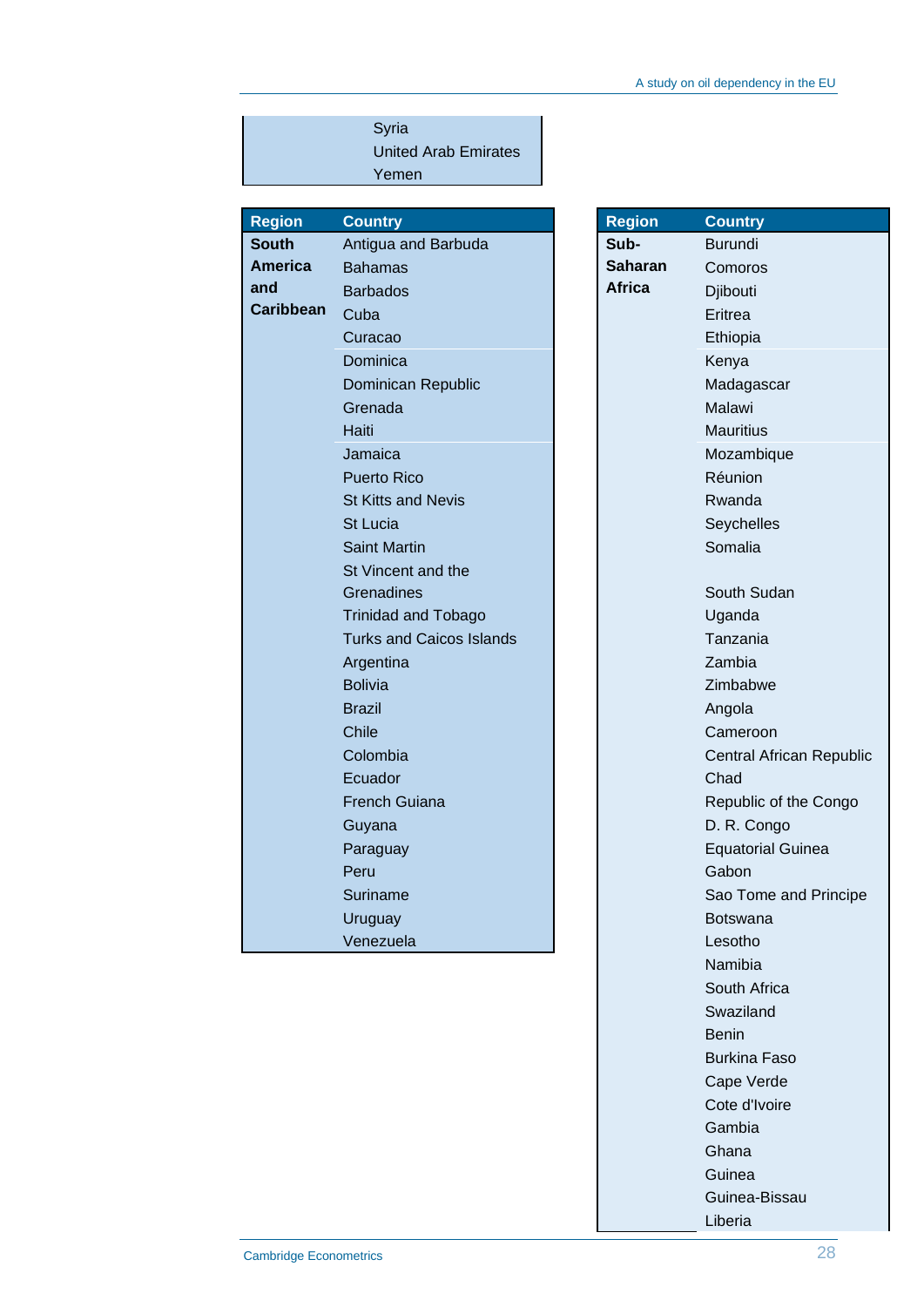| Mali         |
|--------------|
| Mauritania   |
| Niger        |
| Nigeria      |
| Senegal      |
| Sierra Leone |
| Togo         |

| <b>Region</b>    | <b>Country</b>          | <b>Region</b>     | <b>Country</b>           |
|------------------|-------------------------|-------------------|--------------------------|
| <b>North and</b> | <b>Belize</b>           | <b>Other Asia</b> | China                    |
| <b>Central</b>   | Costa Rica              |                   | Hong Kong                |
| <b>America</b>   | El Salvador             |                   | Macao                    |
|                  | Guatemala               |                   | North Korea              |
|                  | Honduras                |                   | Japan                    |
|                  | Mexico                  |                   | Mongolia                 |
|                  | Nicaragua               |                   | South Korea              |
|                  | Panama                  |                   | Taiwan                   |
|                  | Bermuda                 |                   | Afghanistan              |
|                  | Canada                  |                   | Bangladesh               |
|                  | Greenland               |                   | <b>Bhutan</b>            |
|                  | Saint Pierre and        |                   |                          |
|                  | Miquelon                |                   | India                    |
|                  | <b>United States</b>    |                   | <b>Maldives</b>          |
| <b>Oceania</b>   | Australia               |                   | Nepal                    |
|                  | <b>New Zealand</b>      |                   | Pakistan                 |
|                  | Norfolk Island          |                   | Sri Lanka                |
|                  | Fiji                    |                   | <b>Brunei Darussalam</b> |
|                  | New Caledonia           |                   | Cambodia                 |
|                  | Papua New Guinea        |                   | Indonesia                |
|                  |                         |                   | Lao People's             |
|                  | Solomon Islands         |                   | Democratic Republ        |
|                  | Vanuatu                 |                   | Malaysia                 |
|                  | Guam                    |                   | Myanmar (Burma)          |
|                  | Kiribati                |                   | Philippines              |
|                  | <b>Marshall Islands</b> |                   | Singapore                |
|                  | Micronesia, Federated   |                   |                          |
|                  | States of               |                   | Thailand                 |
|                  | <b>Nauru</b>            |                   | <b>Timor-Leste</b>       |
|                  | Northern Mariana        |                   |                          |
|                  | <b>Islands</b>          |                   | Vietnam                  |
|                  | Palau                   |                   |                          |
|                  | American Samoa          |                   |                          |
|                  | Cook Islands            |                   |                          |
|                  | French Polynesia        |                   |                          |
|                  | <b>Niue</b>             |                   |                          |
|                  | Pitcairn                |                   |                          |
|                  | Samoa                   |                   |                          |

| n    | <b>Country</b>                             |
|------|--------------------------------------------|
| Asia | China                                      |
|      | Hong Kong                                  |
|      | Macao                                      |
|      | North Korea                                |
|      | Japan                                      |
|      | Mongolia                                   |
|      | South Korea                                |
|      | Taiwan                                     |
|      | Afghanistan                                |
|      | Bangladesh                                 |
|      | <b>Bhutan</b>                              |
|      |                                            |
|      | India                                      |
|      | <b>Maldives</b>                            |
|      | Nepal                                      |
|      | Pakistan                                   |
|      | Sri Lanka                                  |
|      | <b>Brunei Darussalam</b>                   |
|      | Cambodia                                   |
|      | Indonesia                                  |
|      | Lao People's<br><b>Democratic Republic</b> |
|      | Malaysia                                   |
|      | Myanmar (Burma)                            |
|      | Philippines                                |
|      | Singapore                                  |
|      |                                            |
|      | Thailand                                   |
|      | <b>Timor-Leste</b>                         |
|      |                                            |
|      | Vietnam                                    |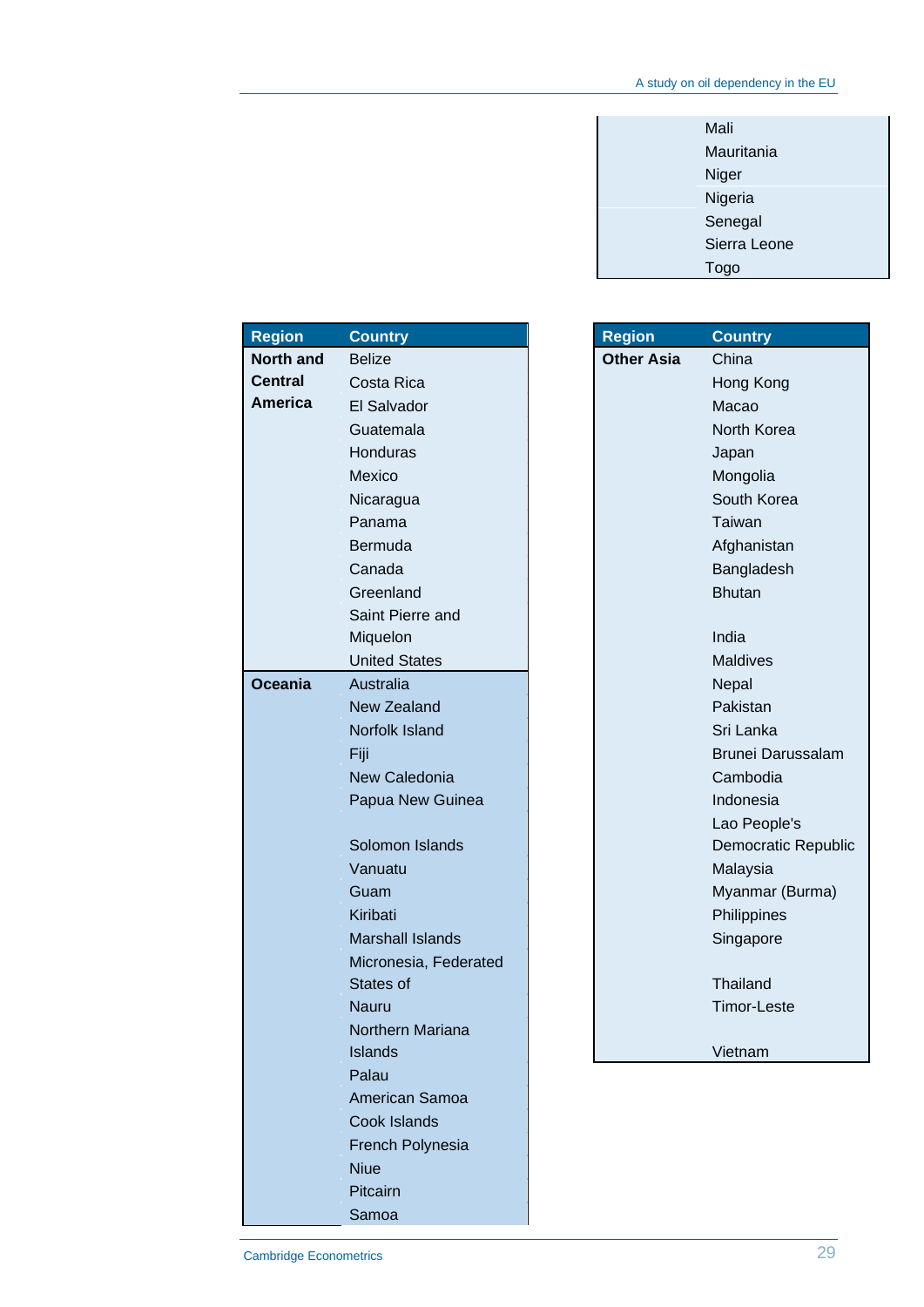| Tokelau                  |
|--------------------------|
| Tonga                    |
| Tuvalu                   |
| <b>Wallis and Futuna</b> |
|                          |